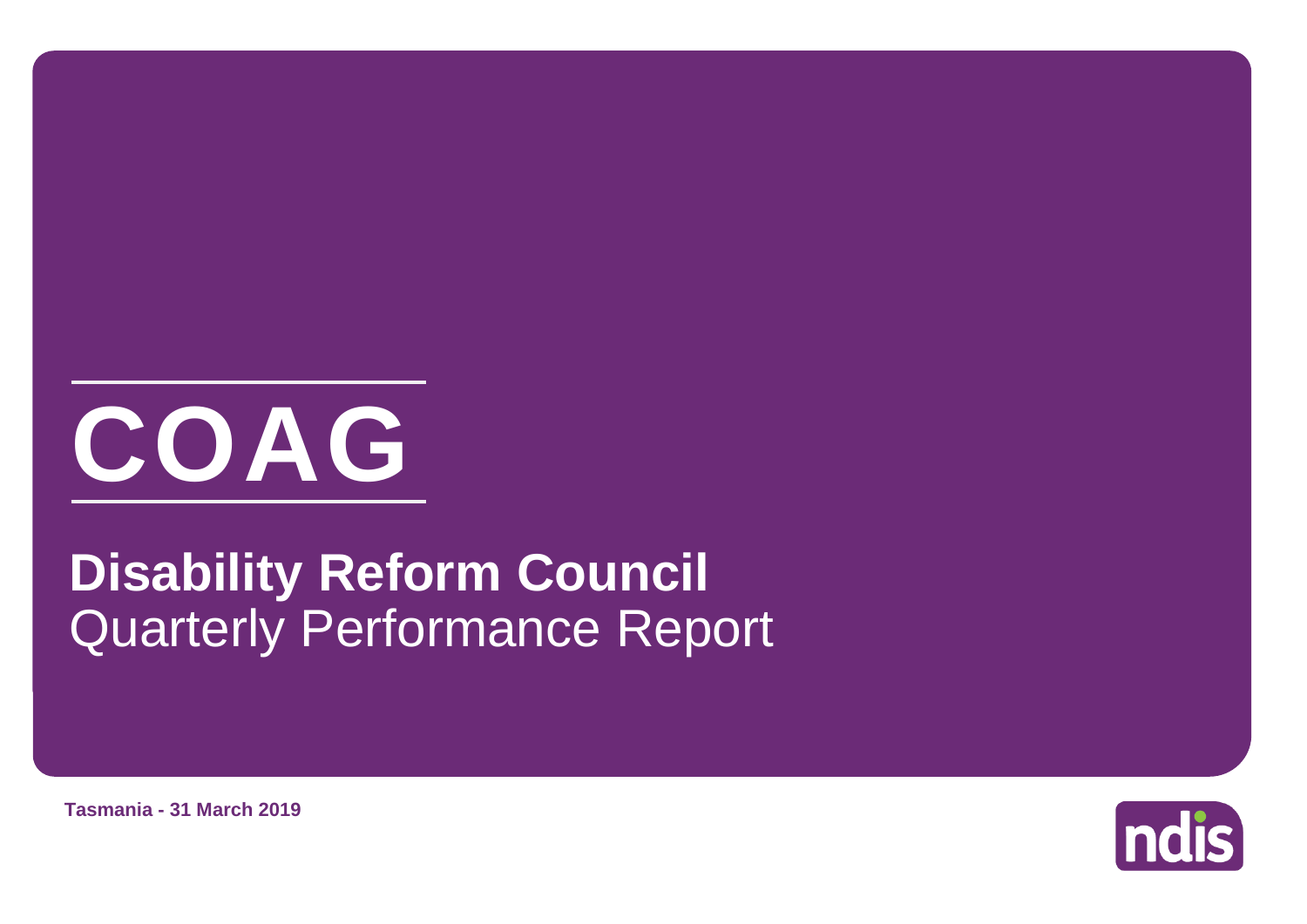

#### **Overview**

ha a

**This report is a summary of the performance and operations of the NDIA in Tasmania for Quarter 3 of 2018-19 (01 January 2019 - 31 March 2019).**

**It is the 11th quarterly report during the NDIS Transition period, which commenced on 1 July 2016.** 

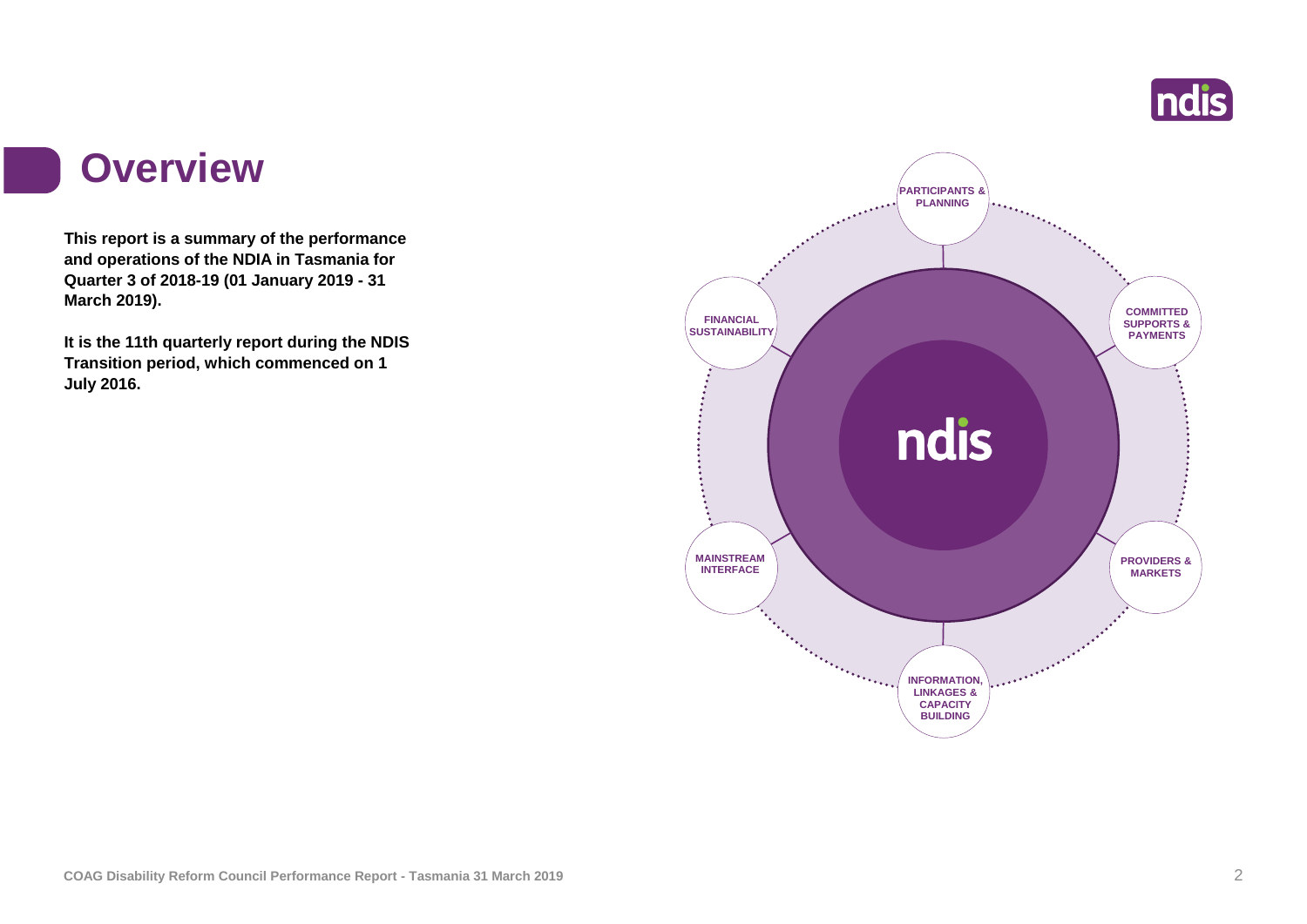

#### **Summary**

| <b>Participants and</b><br><b>Planning</b>                                                                                             | <b>Committed Supports</b><br>and Payments                                                     | <b>Providers and Markets</b>                                 | <b>Mainstream Interface</b>                                 |
|----------------------------------------------------------------------------------------------------------------------------------------|-----------------------------------------------------------------------------------------------|--------------------------------------------------------------|-------------------------------------------------------------|
| An additional 740 participants<br>with plans this quarter.                                                                             | \$505.0 million has been paid<br>to providers and participants:                               | There were 1,459 registered<br>providers at 31 March 2019,   | 92% of active participants<br>with a plan approved in 2018- |
| At 31 March 2019, plans<br>approved and ECEI referrals                                                                                 | $\cdot$ \$10.0m in 2013-14,<br>• \$36.6m in 2014-15,<br>$\cdot$ \$48.6m in 2015-16,           | representing a 9% increase<br>for the quarter.               | 19 Q3 access mainstream<br>services.                        |
| represent:<br>• 51% of year to date bilateral<br>estimate met (1 July 2018 - 31                                                        | $\cdot$ \$78.2m in 2016-17,<br>$\cdot$ \$152.0m in 2017-18,<br>• \$179.6m in 2018-19 to date. | 30% of registered providers<br>were active at 31 March 2019. |                                                             |
| <b>March 2019)</b><br>•71% of scheme to date                                                                                           | Overall,                                                                                      | 27% of registered providers<br>are individuals/sole traders. |                                                             |
| bilateral estimate met<br>(1 July 2013 - 31 March 2019)                                                                                | • 55% of committed supports<br>were utilised in 2013-14,<br>• 71% in 2014-15,                 | 25% of registered providers<br>are receiving 75-85% of       |                                                             |
| <b>Participant satisfaction has</b><br>decreased in the quarter, with                                                                  | • 74% in 2015-16,<br>• 78% in 2016-17,<br>• 81% in 2017-18.                                   | payments made by the NDIA.                                   |                                                             |
| 63% of participants surveyed<br>rating their satisfaction with<br>the Agency's planning<br>process as either 'Good' or<br>'Very Good'. | The 2018-19 experience is<br>still emerging.                                                  |                                                              |                                                             |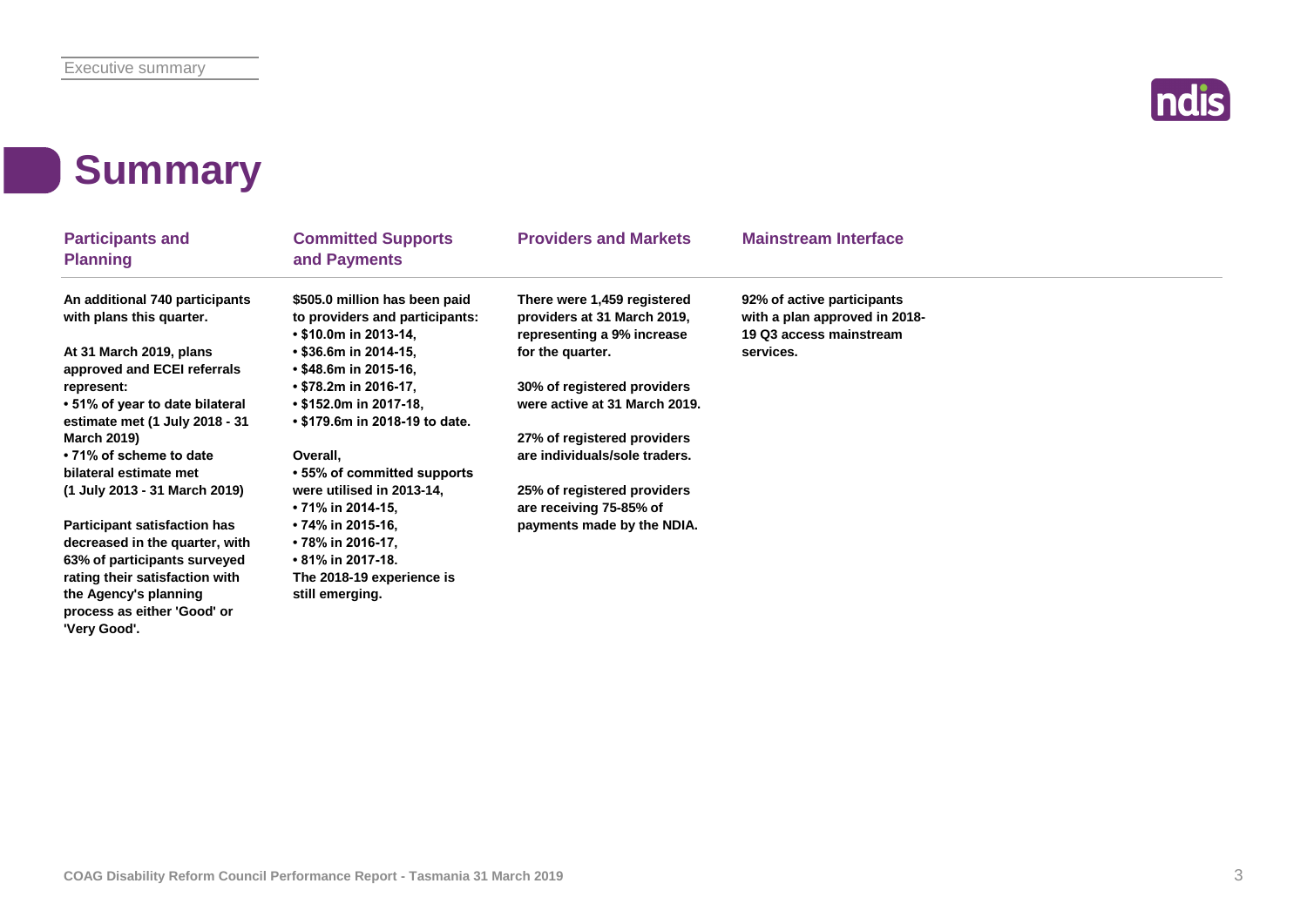# **Participants and Planning**

As the transition phase to full scheme continues, the NDIS in Tasmania continues to grow with 740 additional participants with approved plans this quarter.

In total, over 6,300 participants have now been supported by the NDIS in Tasmania, with approximately 35% receiving support for the first time.



**Tasmania - 31 March 2019**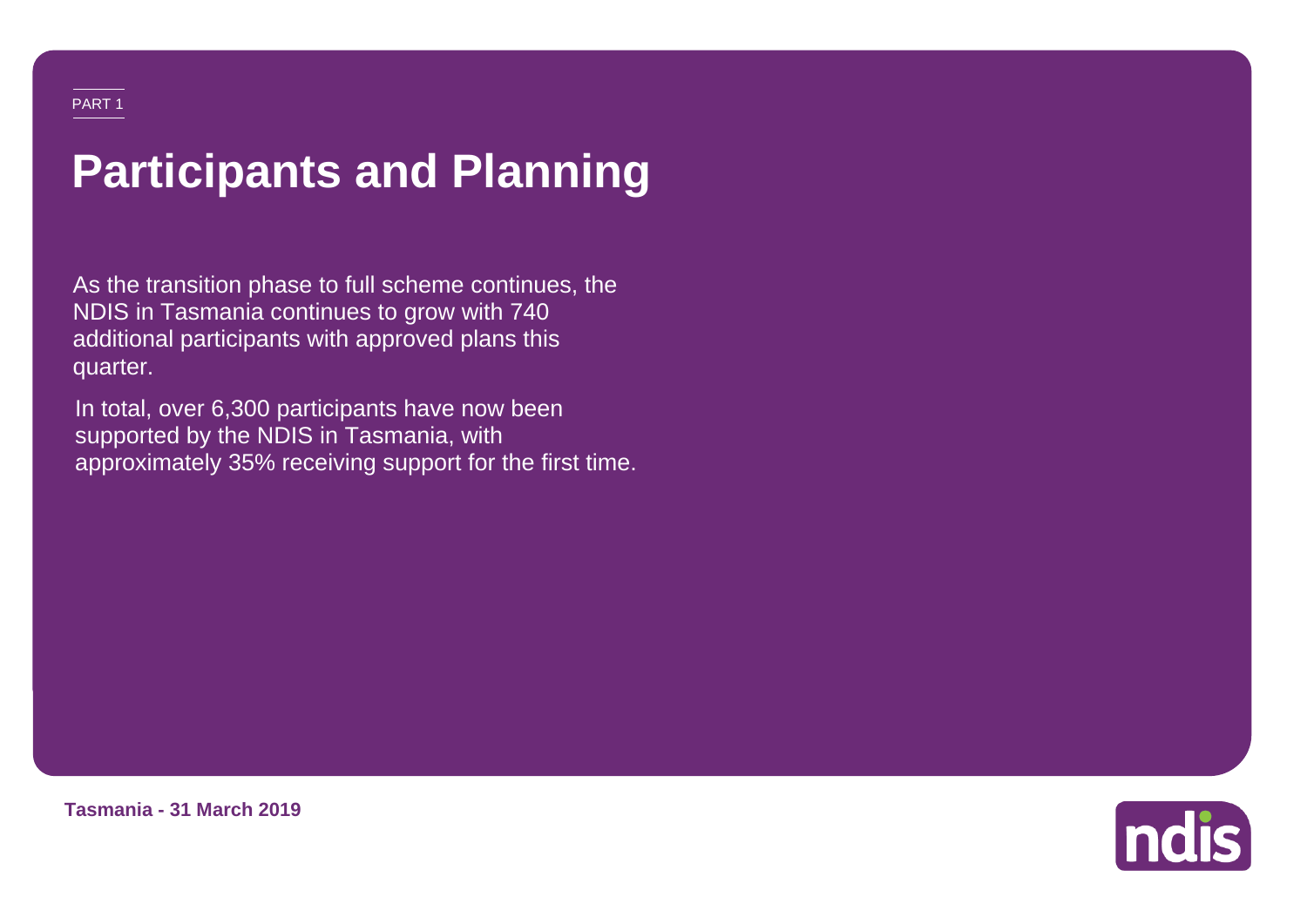### **Summary**

**The NDIS is transitioning to full-scheme according to phasing schedules bilaterally agreed by State/Territory and Commonwealth governments.**



**Indis**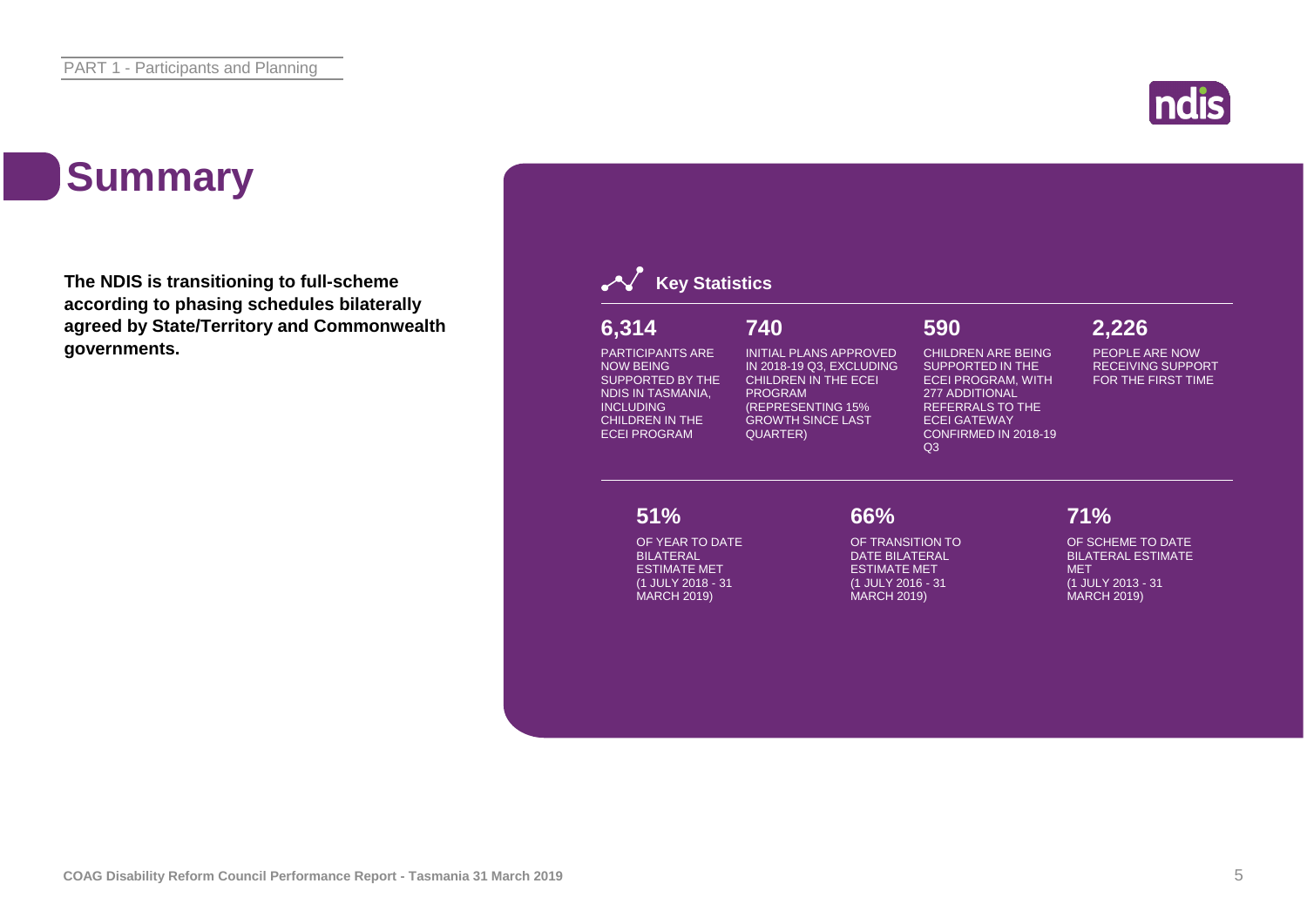

### **Quarterly Intake**

#### **2018-19 Q3**

**Of the 529 participants deemed 'eligible' this quarter 52% were 'New' participants (i.e. had not transitioned from an existing State/Territory or Commonwealth program).**

**Of the 740 plan approvals this quarter, 39% were 'New' participants (i.e. had not transitioned from an existing State/Territory or Commonwealth program), 86% entered with a permanent disability and 67 were previously confirmed as ECEI at 2018-19 Q2.**

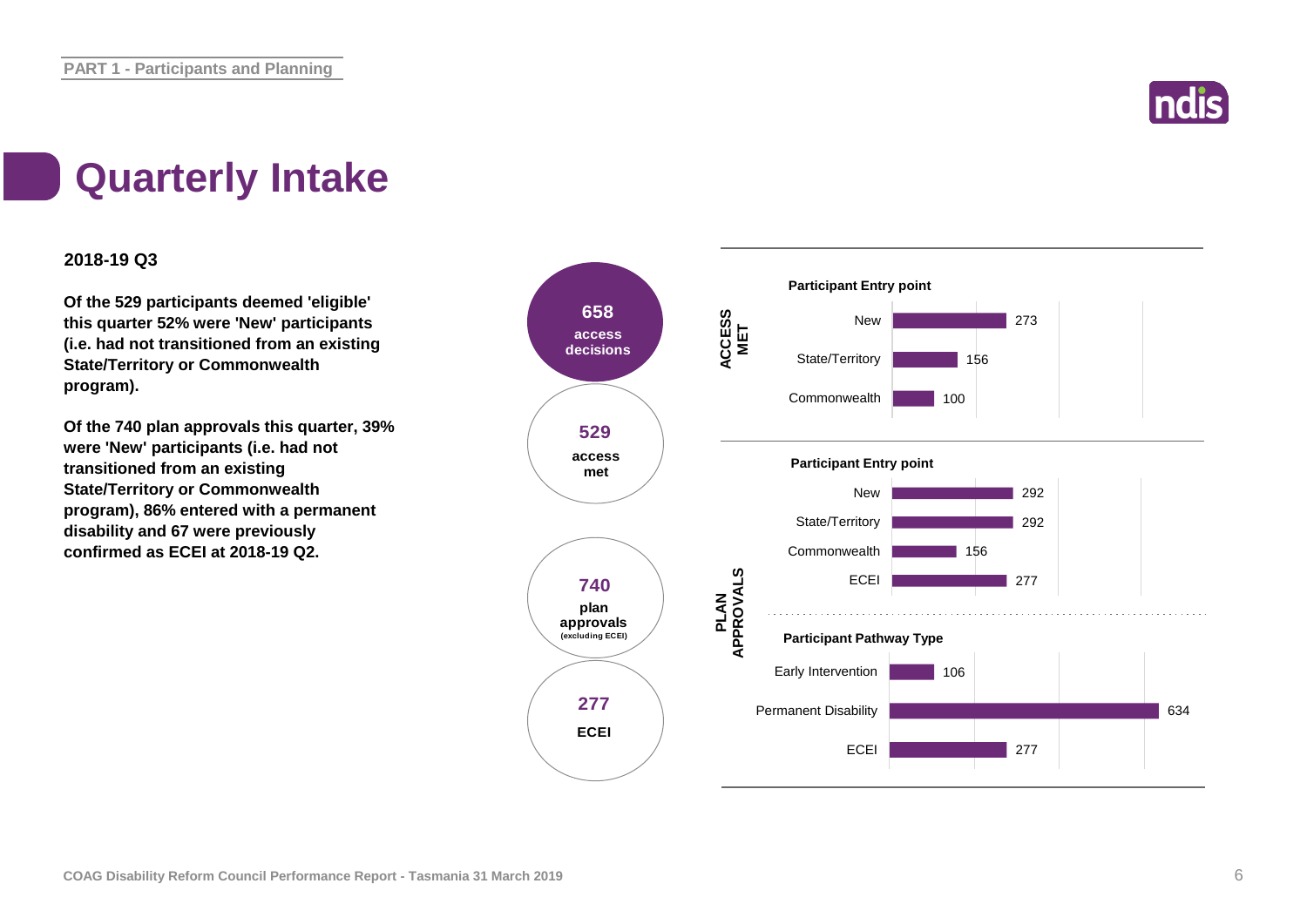

#### **Quarterly Intake Detail**

**Plan approvals as at 31 March 2019**

**Plan approval numbers have increased from 4,984 at the end of 2018-19 Q2 to 5,724 by the end of 2018-19 Q3, an increase of 740 approvals.**

**At the end of the quarter, 590 children are being supported in the ECEI gateway. Of these, 313 were previously confirmed as ECEI at 31 December 2018 and an additional 277 children entered the gateway this quarter.**

**Overall, 75 participants with approved plans have exited the Scheme, resulting in 6,239 active participants (including ECEI) as at 31 March 2019.** **Change in plan approvals between 31 December 2018 and 31 March 2019**



There were 1,266 plan reviews this quarter. This figure relates to all participants who have entered the scheme.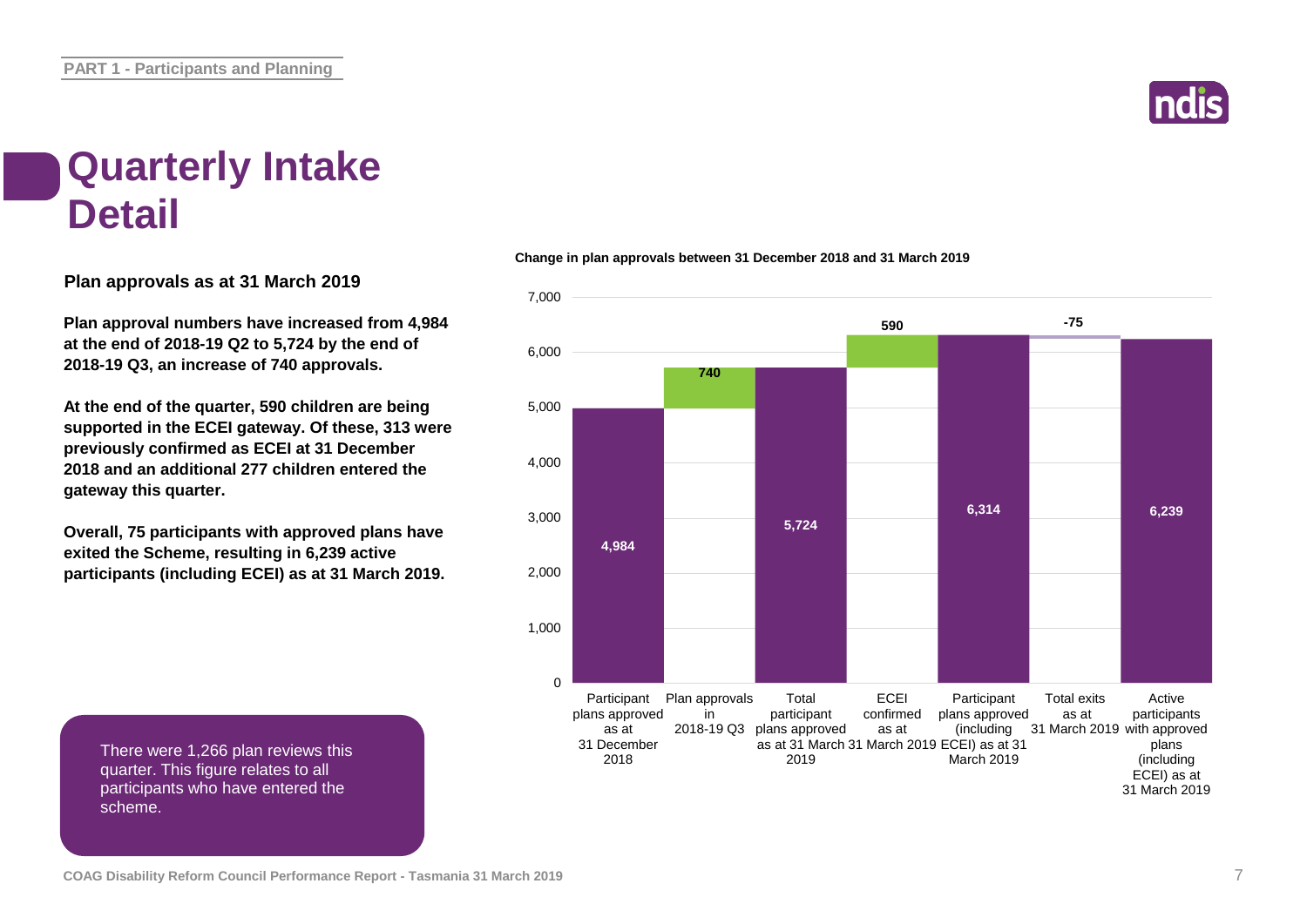# **Cumulative**

**Plan approvals as at 31 Mar 2019**

**At the end of 2018-19 Q3, the cumulative total number of participants receiving support was 6,314 (including 590 children supported through the ECEI gateway). Of these, 2,710 transitioned from an existing State/Territory program, 788 transitioned from an existing Commonwealth program and 2,226 participants are now receiving support for the first time.**

**Overall, since 1 July 2013, there have been 7,135 people with access decisions.**

Cumulative position reporting is inclusive of trial participants for the reported period and represents participants who have or have had an approved plan.

#### **Cumulative plan approvals compared with bilateral estimate Position** estimate plan approvals compared with bilateral of year to date bilateral estimate met



#### **51%**

(1 July 2018 - 31 March 2019)

#### **66%**

of transition to date bilateral estimate met (1 July 2016 - 31 March 2019)

#### **71%**

of scheme to date bilateral estimate met (1 July 2013 - 31 March 2019)

#### **5,724**

plan approvals to date; 6,314 including ECEI confirmed

#### **Plan approvals by participant referral pathway**

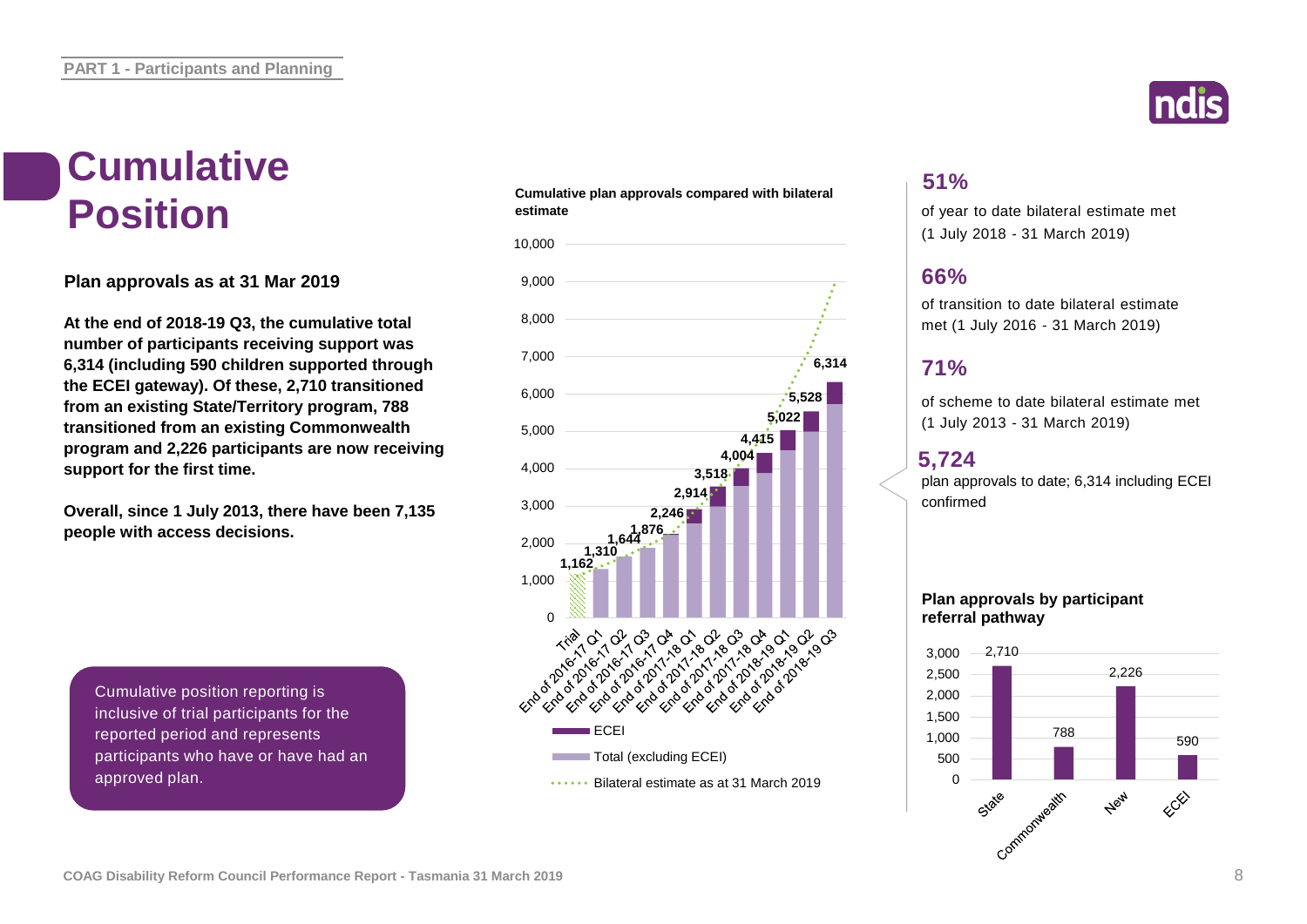

### **Participant Profiles by Age Group**

**These bar charts show the demographic profile of active participants with a plan approved in 2018-19 Q3, compared with plan approvals at 31 December 2018, by age group.**

**32% of participants entering in this quarter are aged 55 to 64 years, compared to 5% in prior quarters.**

**Further, 25% of participants entering in this quarter are aged 45 to 54 years, compared with 8% in prior quarters.**

**This reflects the phasing schedule where people aged 50 to 64 years began phasing in Tasmania from 1 January 2019.**

**Active participants with a plan approved in 2018-19 Q3 by age group**



**% of active participants with a plan approved by age group**



■% of active participants with a plan approved in prior quarters

■% of active participants with a plan approved in 2018-19 Q3

Note: The age eligibility requirements for the NDIS are based on the age as at the access request date. Participants with their initial plan approved aged 65+ have turned 65 since their access request was received.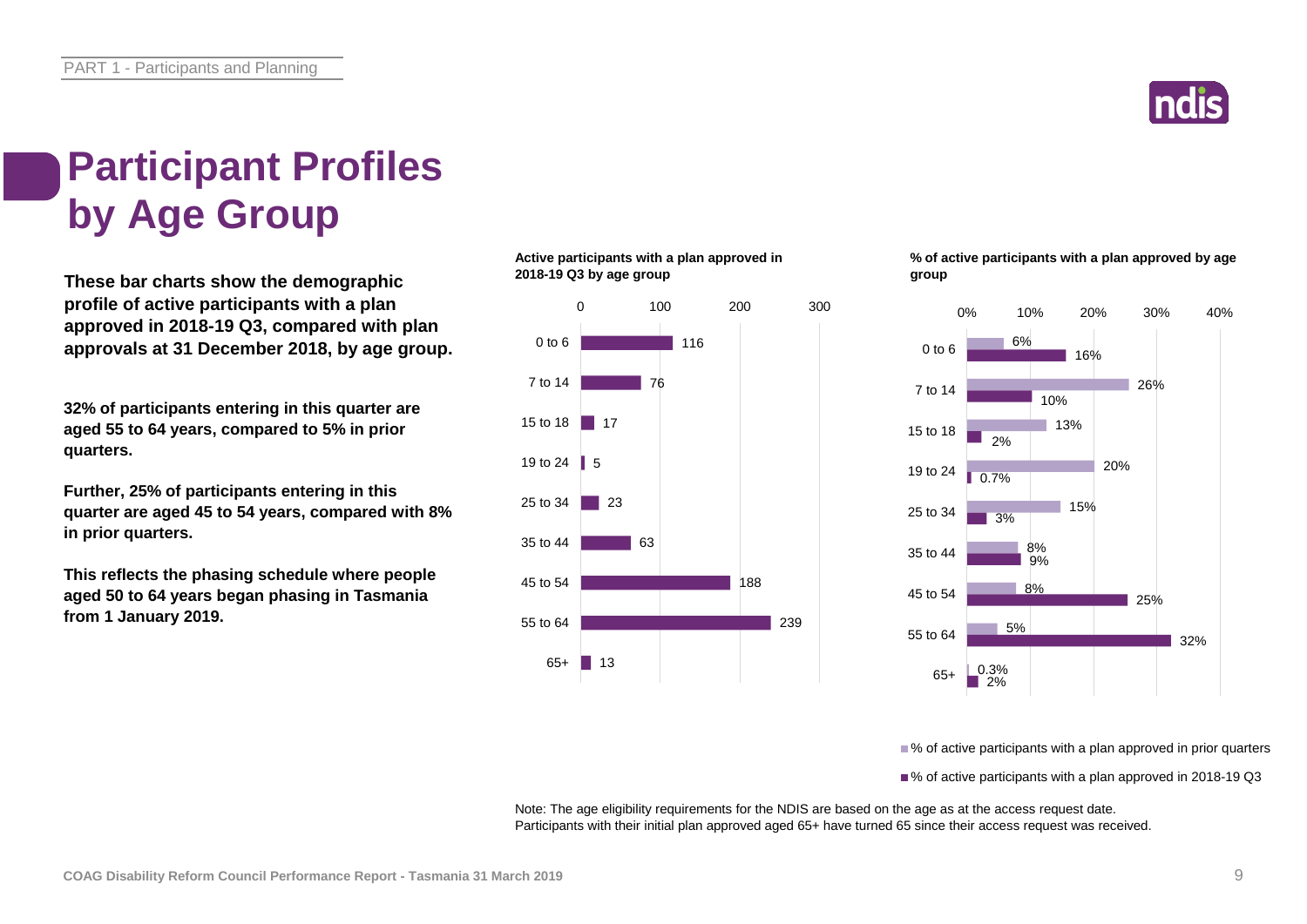

38% 36%

26%

0% 20% 40% 60%

16%

11%

8%  $\overline{7\%}$  $\overline{7\%}$  $\blacksquare$  6%  $4\frac{6}{9}$ 4%

### **Participant Profiles by Disability Group**

**These bar charts show the demographic profile of active participants with a plan approved in 2018-19 Q3, compared with plan approvals at 31 December 2018, by disability group.**

**Of the participants entering in 2018-19 Q3, 26% have a primary disability group of Intellectual Disability and 16% have a primary disability group of Autism.**

#### **Active participants with a plan approved in 2018-19 Q3 by disability group**



#### **% of active participants with a plan approved by disability group**

Autism

Other Physical

Other Neurological Multiple Sclerosis Cerebral Palsy

Hearing Impairment

Visual Impairment Spinal Cord Injury

**Stroke** 

**Other** 

3% 2% 4% 3% 1%

> 6% 2%

1% 3% 2% 3% 0.9% 2% 1% 0.4% 0.4% 0.2%

2% 1% 0.5% 0.3%



Note 1: Of the 196 active participants identified as having an intellectual disability, 19 (10%) have Down syndrome. Note 2: Since 2017-18 Q1 Developmental Delay and Global Developmental Delay have been reported separately to the Intellectual Disability group.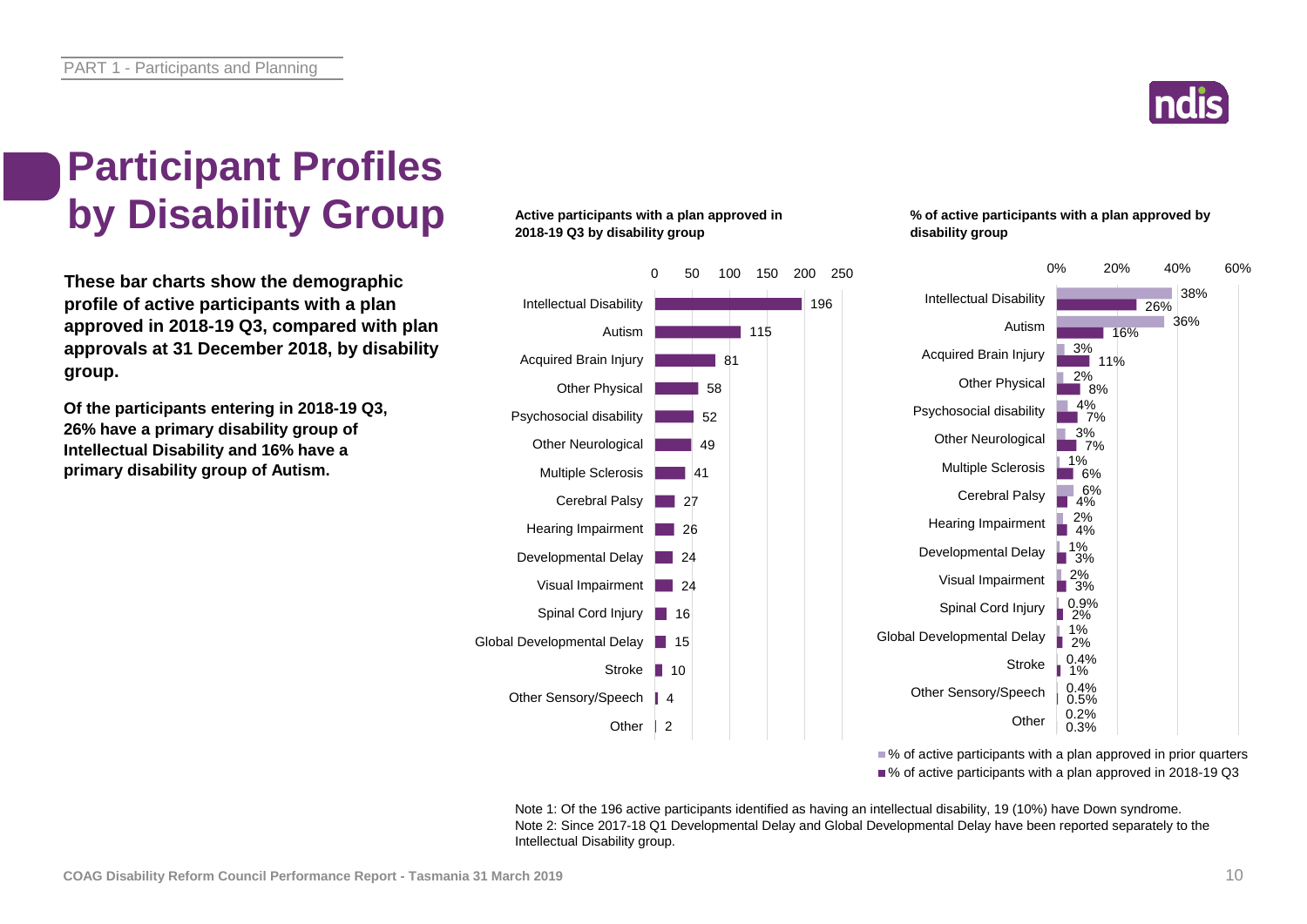#### **Participant Profiles by Level of Function**

**These bar charts show the demographic profile of active participants with a plan approved in 2018-19 Q3, compared with plan approvals at 31 December 2018, by level of function.**

**For participants with a plan approval in the current quarter:** 

**• 19% of active participants had a relatively high level of function**

**• 37% of active participants had a relatively moderate level of function** 

**• 44% had a relatively low level of function**

**These relativities are within the NDIS participant population, and not comparable to the general population.**

**% of active participants with a plan approved by level of function**



Note: An ICT issue has been identified and as a result, reporting by level of function is not accurate. This issue is currently under investigation and will be reconciled for reporting as at 30 June 2019.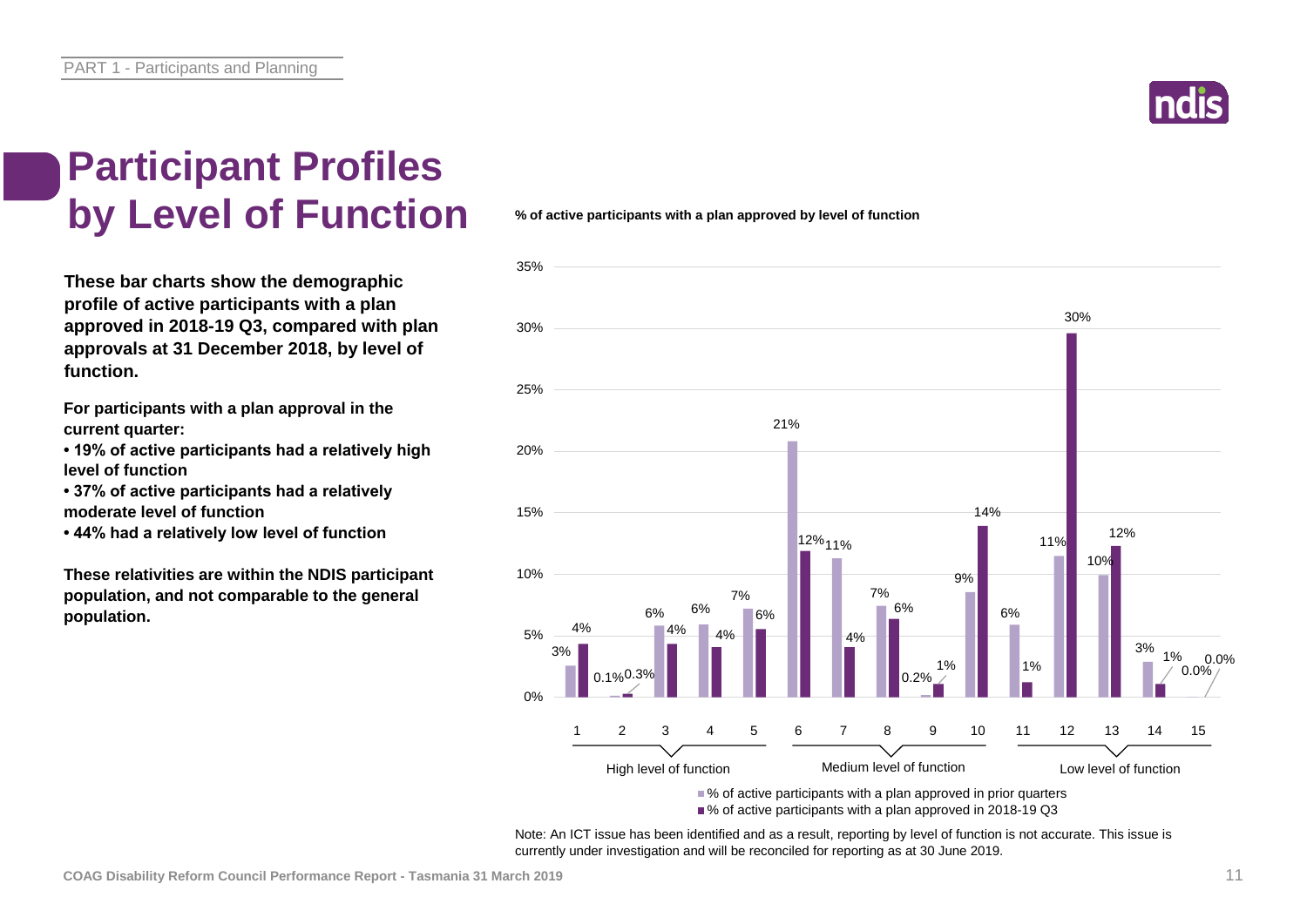# **Participant Profiles**

**These charts show the demographic profile of active participants with a plan approved in 2018-19 Q3, compared with plan approvals as at 31 December 2018, by gender.**

**The majority of participants are males.**

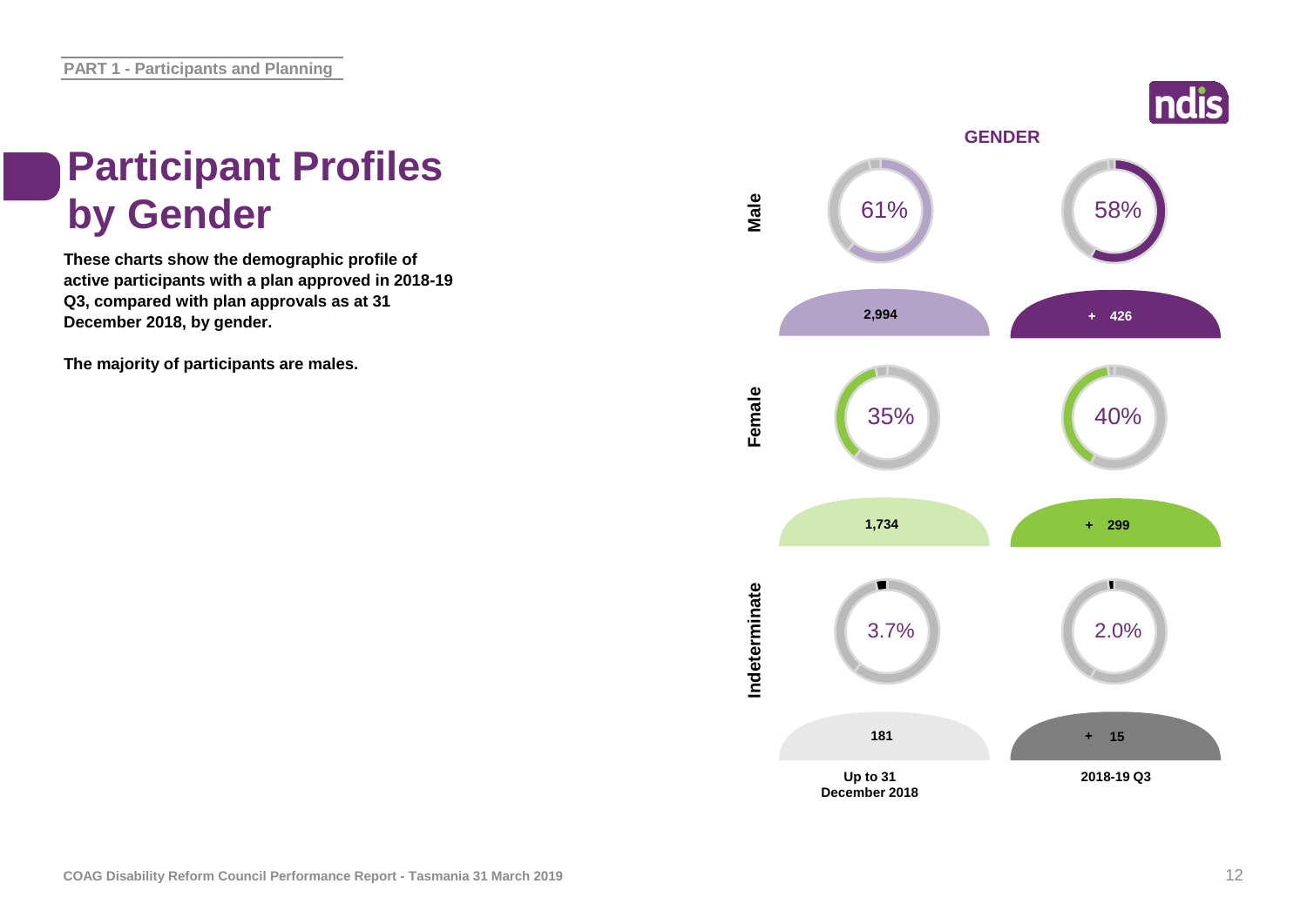### **Participant Profiles**

**These bar charts show other demographic profiles of active participants with a plan approved in 2018- 19 Q3, compared with plan approvals as at 31 December 2018.**

**Of the participants with a plan approved in 2018-19 Q3:**

**• 4.7% were Aboriginal or Torres Strait Islander, compared with 7.6% in previous periods combined.**

**• 1.4% were young people in residential aged care, compared with 0.3% in previous periods combined.**

**• 3.8% were culturally and linguistically diverse, compared with 2.6% in previous periods combined.**



| <b>Aboriginal &amp; Torres Strait Islander status</b> | 2018-19 Q3  | % of active<br>participants |
|-------------------------------------------------------|-------------|-----------------------------|
| <b>Aboriginal and Torres Strait Islander</b>          | 35          | 7.6%<br>4.7%                |
| Not Aboriginal and Torres Strait Islander             | 592         | 86.4%<br>80.0%              |
| <b>Not Stated</b>                                     | 113         | 6.0%<br>15.3%               |
|                                                       |             | Prior Quarters              |
|                                                       |             | ■2018-19 Q3                 |
| Young people in residential aged care status          | 2018-19 Q3  | % of active<br>participants |
| Young people in residential aged care                 | 10          | 0.3%<br>1.4%                |
| Young people not in residential aged care             | 730         | 99.7%<br>98.6%              |
|                                                       |             | Prior Quarters              |
|                                                       |             | ■ 2018-19 Q3                |
| <b>Culturally and linguistically diverse status</b>   | 2018-19 Q3  | % of active<br>participants |
| <b>Culturally and linguistically diverse</b>          | 28          | 2.6%<br>3.8%<br>97.1%       |
| Not culturally and linguistically diverse             | 712         |                             |
| <b>Not stated</b>                                     | $\mathbf 0$ | 96.2%<br>0.3%<br>0.0%       |
|                                                       |             | Prior Quarters              |
|                                                       |             | ■ 2018-19 Q3                |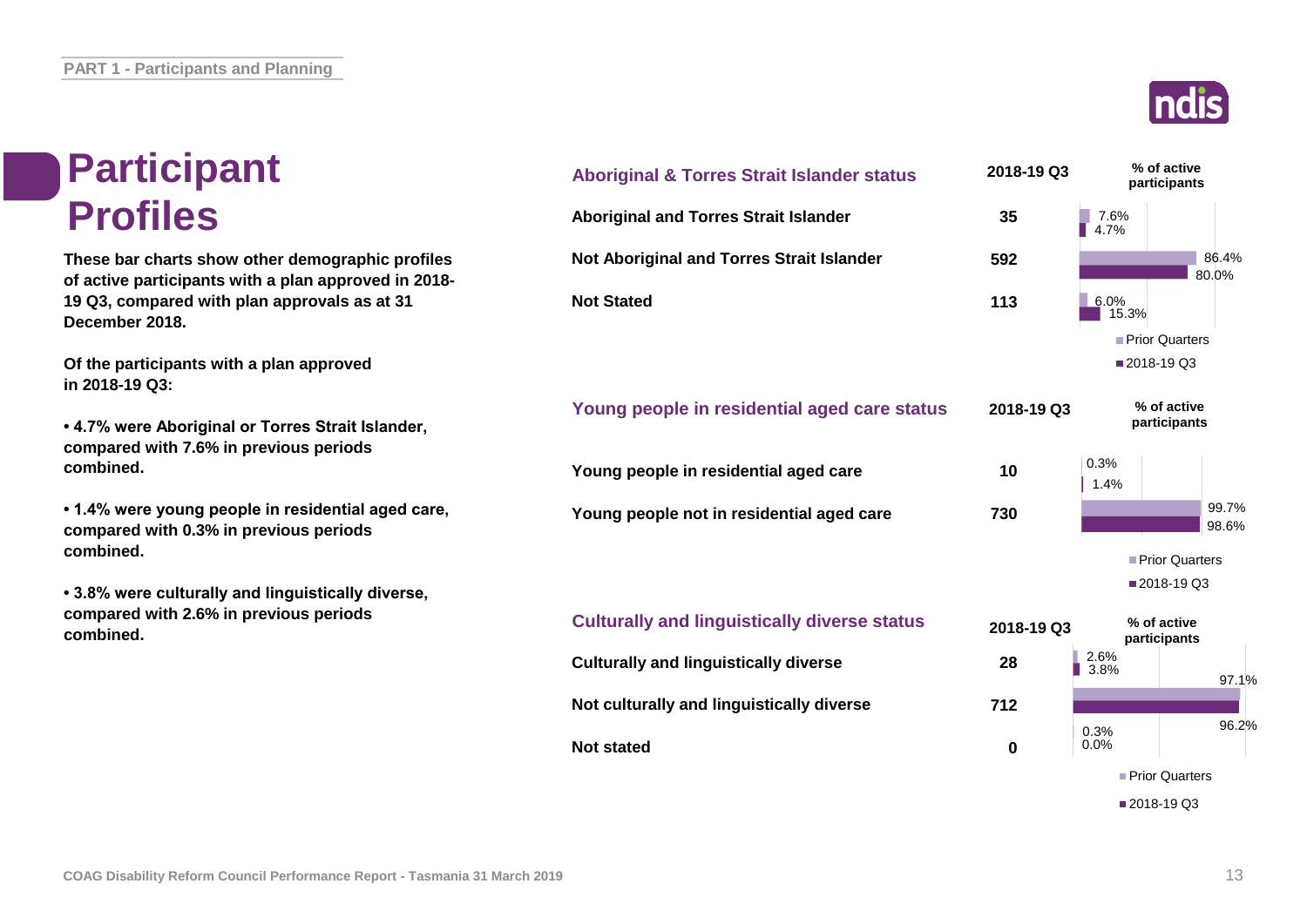

### **Plan Management Support Coordination**

**The proportion of participants electing to fully or partly self-manage their plan was 22% in 2018-19 Q3, in line with previous quarters combined.**

**42% of participants who have had a plan approved in 2018-19 Q3 have support coordination in their plan, compared to 40% in previous quarters combined.**



**Prior quarter (transition only)**

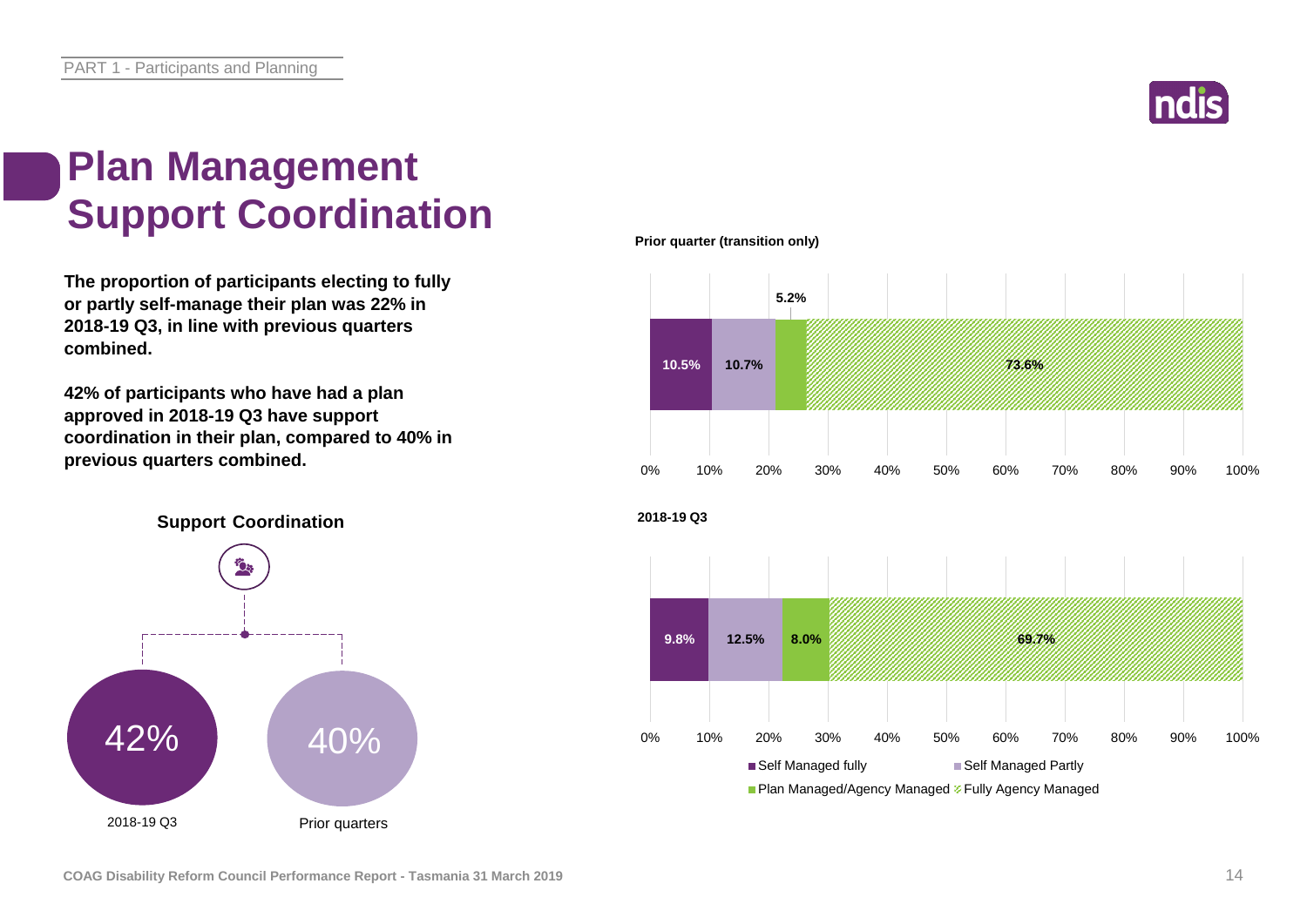

#### **Plan Activation Duration to Plan activation for participants with initial plan approval**

**Plan activation refers to the amount of time between a participant's initial plan being approved, and the date the participant first receives support.**

**There has been a change in methodology used to calculate these results since the previous quarter. Duration to plan activation is now calculated as the time from a participant's initial plan approval to when the participant first uses plan supports (previously only the initial plan for each participant was considered). In-kind supports are now also included (previously excluded). As a result, a higher proportion of participants are identified as activating their plans within 90 days, and a lower proportion have no payments.**

**The percentage of participants who activated plans within 90 days of initial plan approval was: • 88% of participants entering in 2018-19 Q1 • 81% of participants entering in previous quarters combined**

Plan activation figures are approximations based on payment data. As there is a lag between when the support is provided to a participant, and the payment being made, these statistics are a conservative estimate; it is likely plan activation is faster than presented.

**Prior Quarter (Transition Only)**



Note: Participants with initial plans approved after the end of 2018-19 Q1 have been excluded from the charts. They are relatively new and it is too early to examine their durations to activation.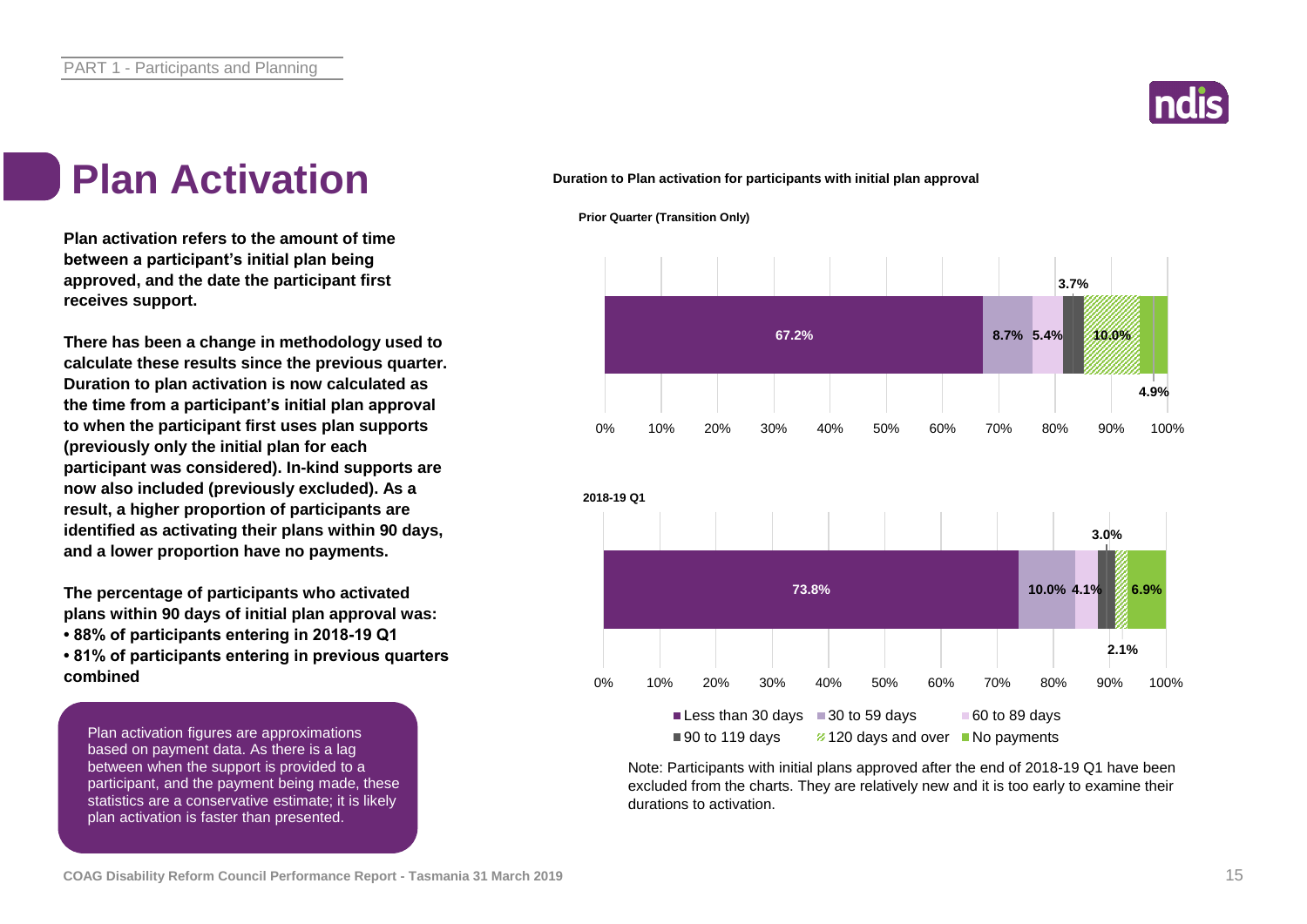### **Participant Outcomes**

**This information on participant outcomes has been Selected key baseline indicators for participants collected from 99.8% of participants who have received their initial plan since 1 July 2016 (when they entered the scheme).**

**• 61% of participants aged 0 to before school are able to make friends outside of family/carers, compared to 67% of participants from school age to 14**

**• 48% of participants aged 0 to before school are engaged in age appropriate community, cultural or religious activities, compared to 21% - 33% for other age groups • 80% of participants from school age to 14 attend school in a mainstream class, compared to 67% of participants** 

**aged 15 to 24**

**• 22% of participants aged 25 and over have a paid job, compared to 8% of participants aged 15 to 24**

**• 61% of participants aged 25 and over choose what they do every day, compared to 55% of participants aged 15 to 24**

#### 80% 80% 90% 100%



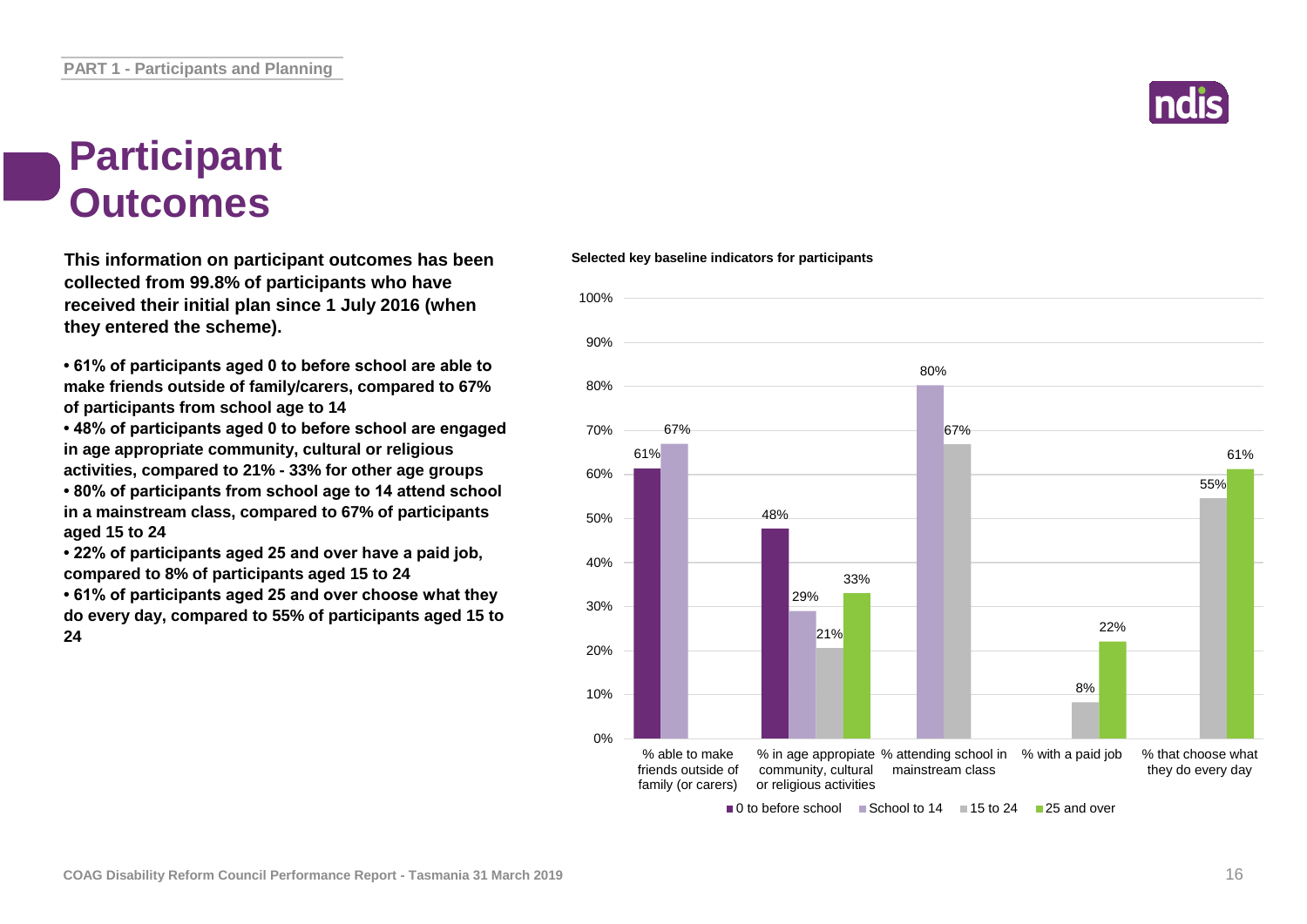### **Family/Carers Outcomes**

**The percentage of participants' family/carers when they entered the Scheme (baseline indicators):**

**• working in a paid job was highest for participants aged 0 to 14 (41%)**

**• able to advocate for their child/family member was highest for participants aged 0 to 14 (78%) • who have friends and family they can see as often as they like was highest for participants aged 25 and over (52%)**

**• who feel in control selecting services was highest for participants aged 25 and over (42%) • who support/plan for their family member through life stage transitions was highest for participants aged 0 to 14 (88%)**

#### **Selected key baseline indicators for families and carers of participants**



 $\Box$  0 to 14  $\Box$  15 to 24  $\Box$  25 and over

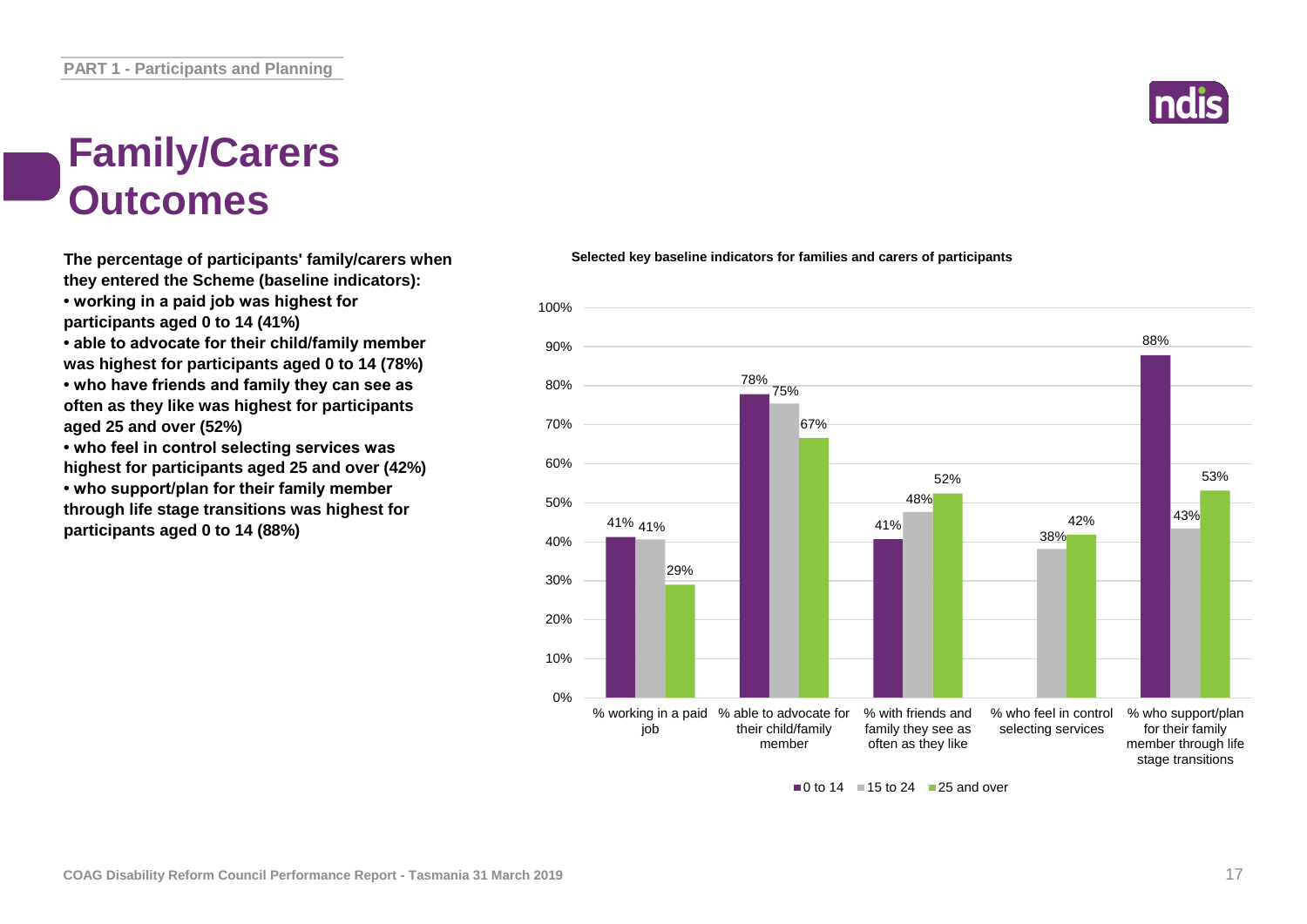

### **Has the NDIS helped? Participants**

**This data reflects participants' perceptions on whether engagement with the NDIS has helped them.**

**The NDIA asked the question 'Has the NDIS helped?' to individuals who entered the Scheme between 1 July 2016 and 31 March 2017, after their first year participating in the Scheme and again at the end of their second year of the Scheme.**

**For Participants aged 15 to 24, perceptions of whether the NDIS has helped across increased across all domains. However, the opposite was experienced for Participants aged School to 14, and the experience was mixed for Participants aged 25 years and over.**

#### **"Has the NDIS helped?" questions for participants**





Year 1 Year 2

Note: There is insufficient data for the 0 to before school participant age groups.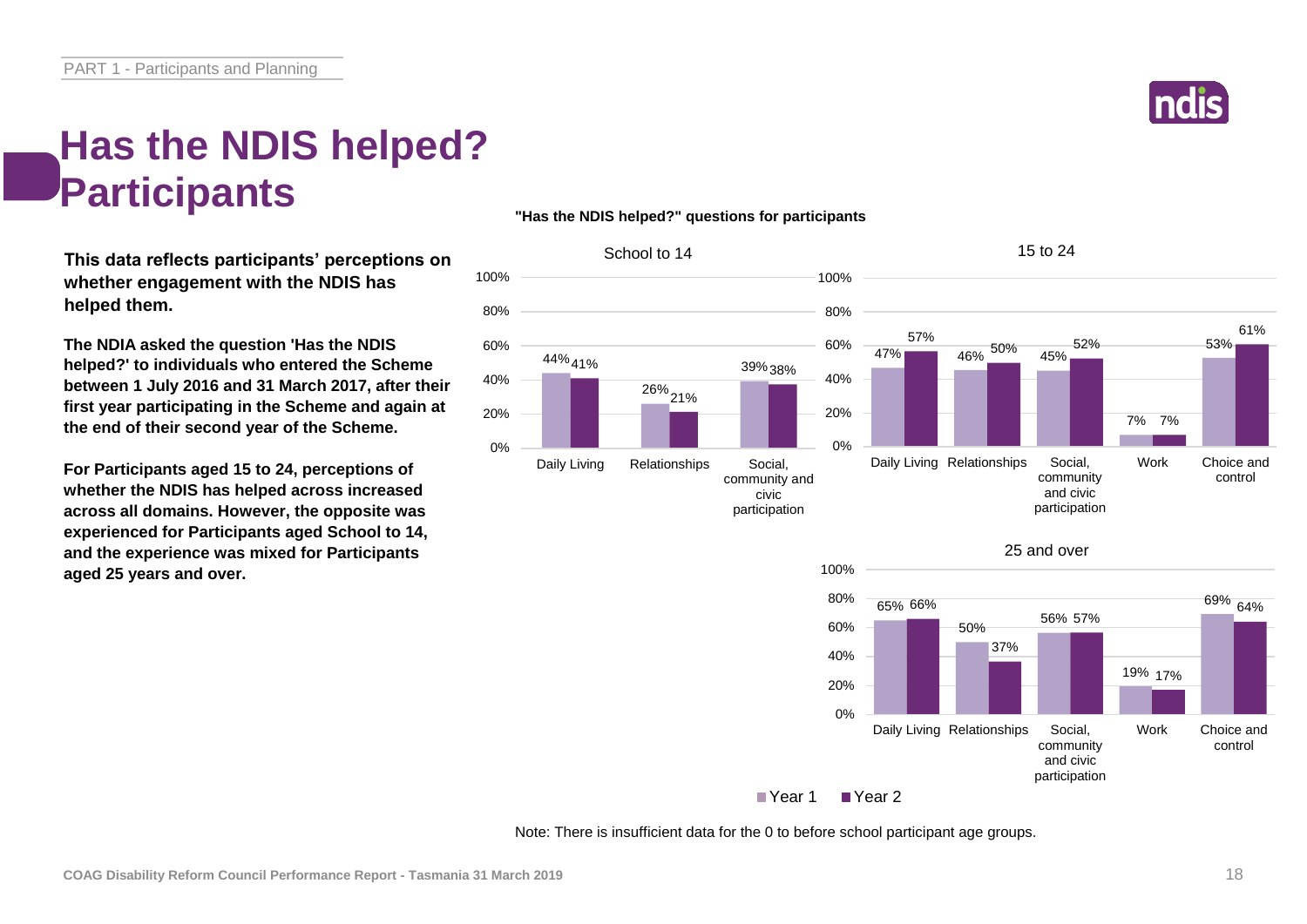

#### **Has the NDIS helped? Family/Carers**

**This data reflects families and carers' perceptions on whether engagement with the NDIS has helped them.**

**The NDIA asked the question 'Has the NDIS helped?' to families and carers of individuals who entered the Scheme between 1 July 2016 and 31 March 2017, after their first year participating in the Scheme and again at the end of their second year of the Scheme.**

**Overall, the changes in family and carers' perceptions of whether the NDIS has helped have been mixed.**

#### **"Has the NDIS helped?" questions for families and carers of participants**



Year 1 Year 2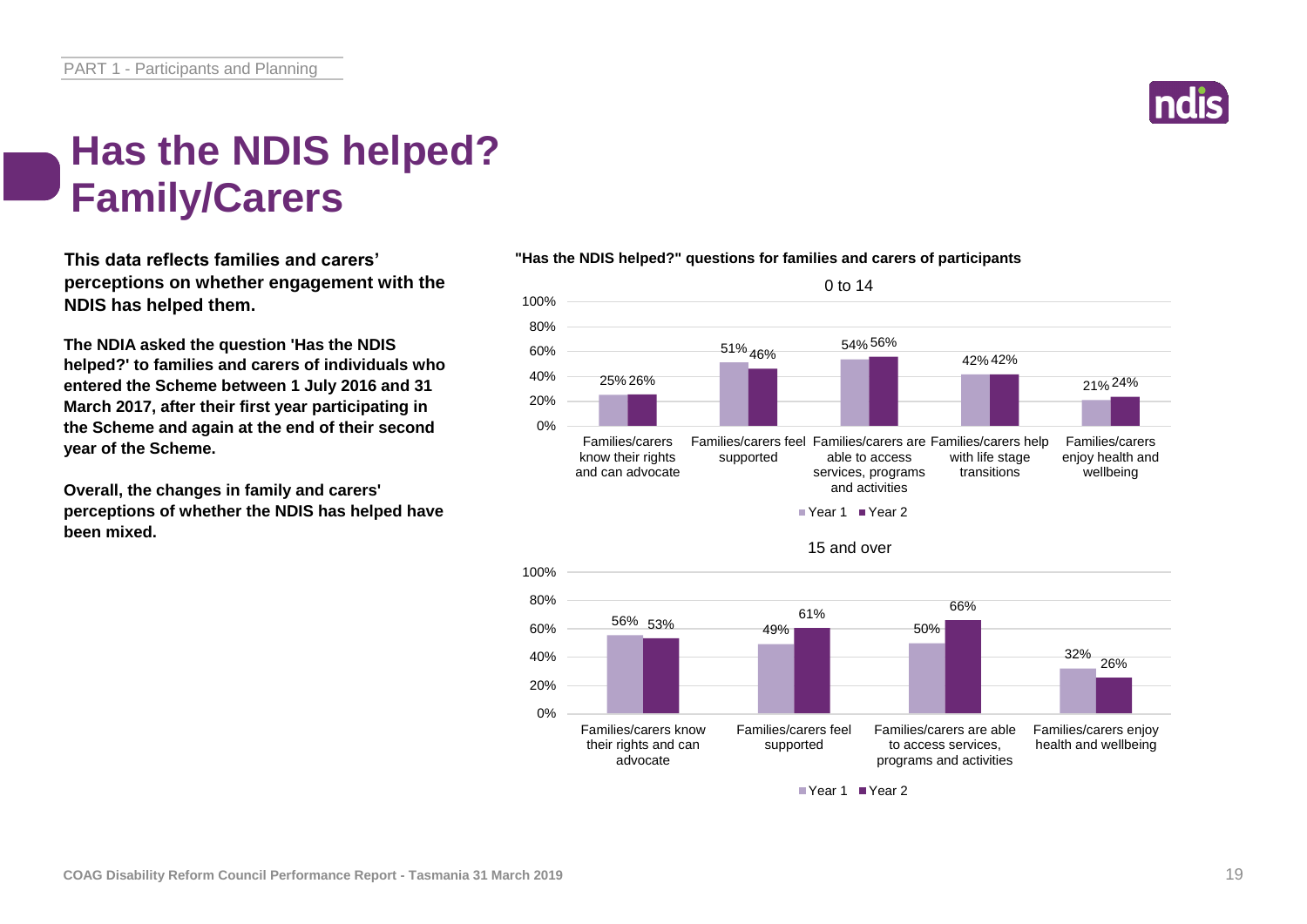

### **Participants in Work**

**The NDIA is acutely aware of the benefits that employment brings to participants and tracks employment outcomes to see whether the NDIS has helped participants to find paid work.**

**Baseline measures on employment are collected as a participant enters the Scheme, after their first year and again at the end of their second year of the Scheme. This data relates to participants who entered the Scheme between 1 July 2016 and 31 March 2017.**

**The percentage of participants in paid work increased from 8% to 14% for those aged 15 to 24, but decreased from 27% to 24% for those aged 25 and over. Overall, the percentage increased from 12% to 17%.**

**NDIS Participants in paid employment, by age group.**

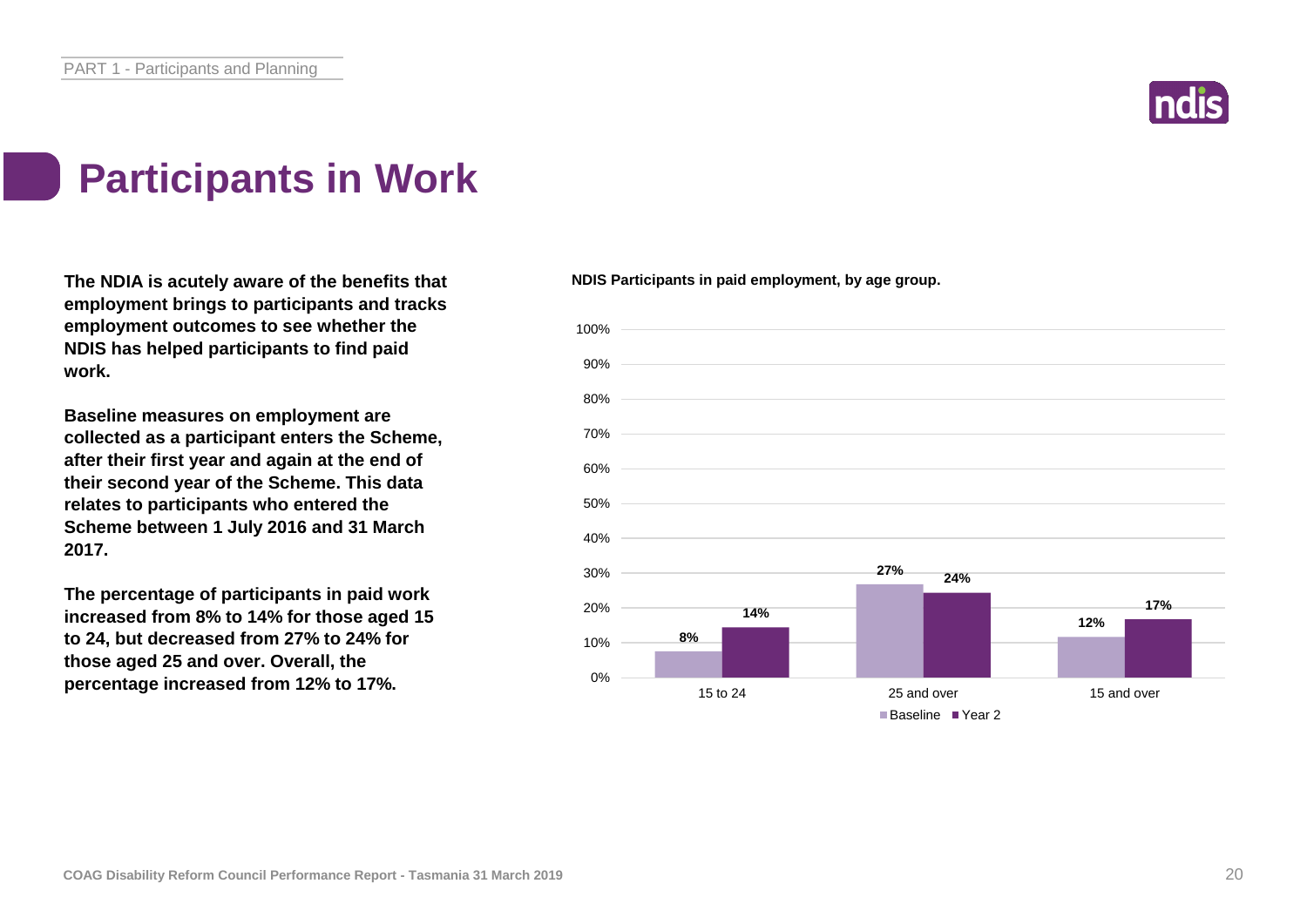

### **Participants involved in community and social activities**

**and social activities is one of the key measures for ensuring quality experiences and outcomes for participants.**

**For participants who entered the Scheme between 1 July 2016 and 31 March 2017, levels of engagement in community and social activity are being tracked to see whether the NDIS has helped them to increase their participation.**

**The percentage of participants engaged in social activities in their community increased from 24% to 27% for those aged 15 to 24, and increased from 29% to 32% for those aged 25 and over. Overall, the percentage increased from 25% to 27%.**

**The number of participants engaging in community NDIS Participants participating in social activities in their community, by age group.**

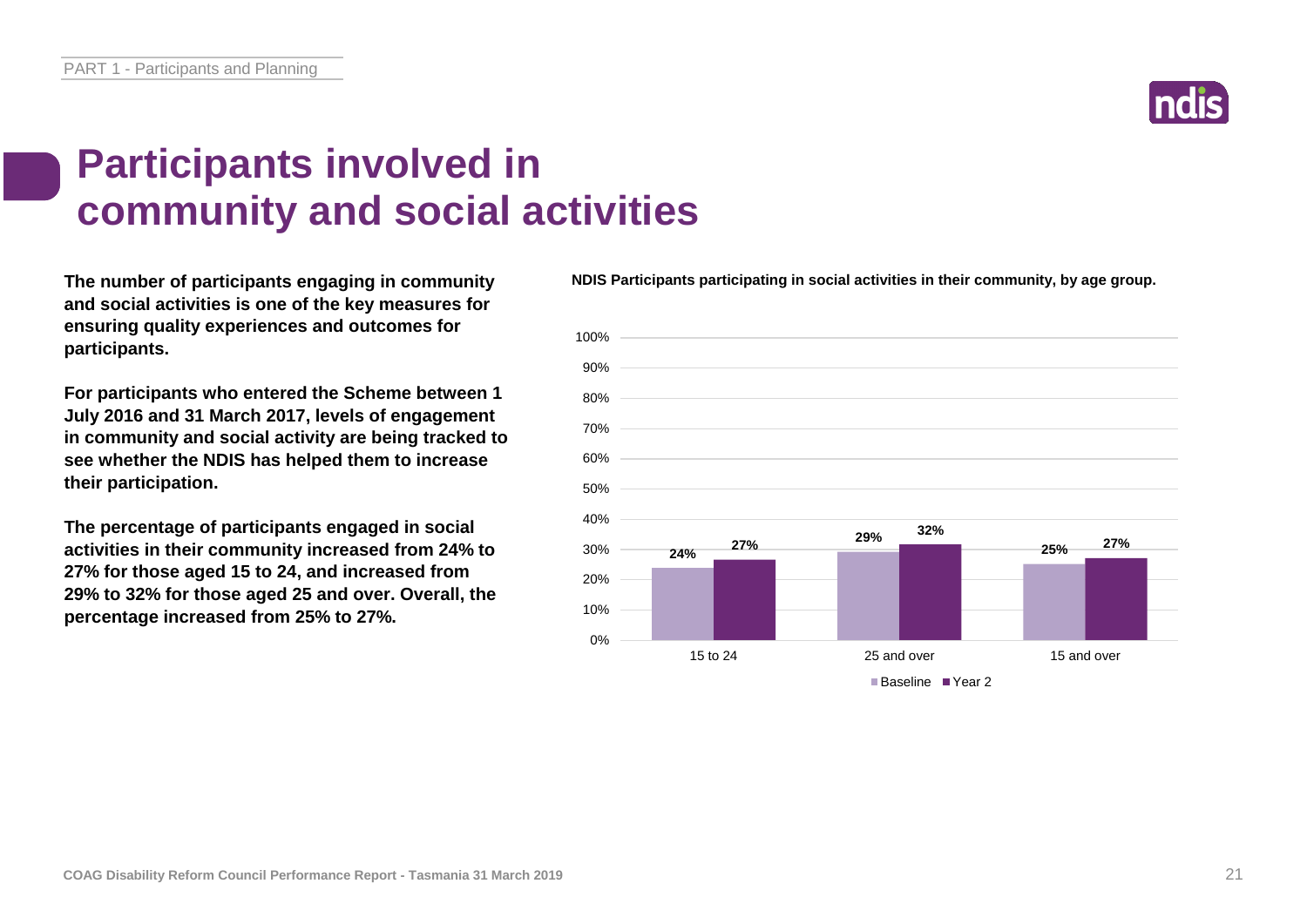

### **Participant Satisfaction**

**63% of participants rated their satisfaction with the Agency's planning process as either good or very good in the current quarter. This is lower than results in earlier periods with sufficient data.** 

**A new participant satisfaction survey has been developed. Going forward it will better record the experience of NDIS participants, and their families and carers, at different stages of the participant pathway.**

**Proportion of participants describing satisfaction with the Agency's planning process as good or very good - by quarter**



Note: Participant satisfaction results are not shown if there is insufficient data in the group.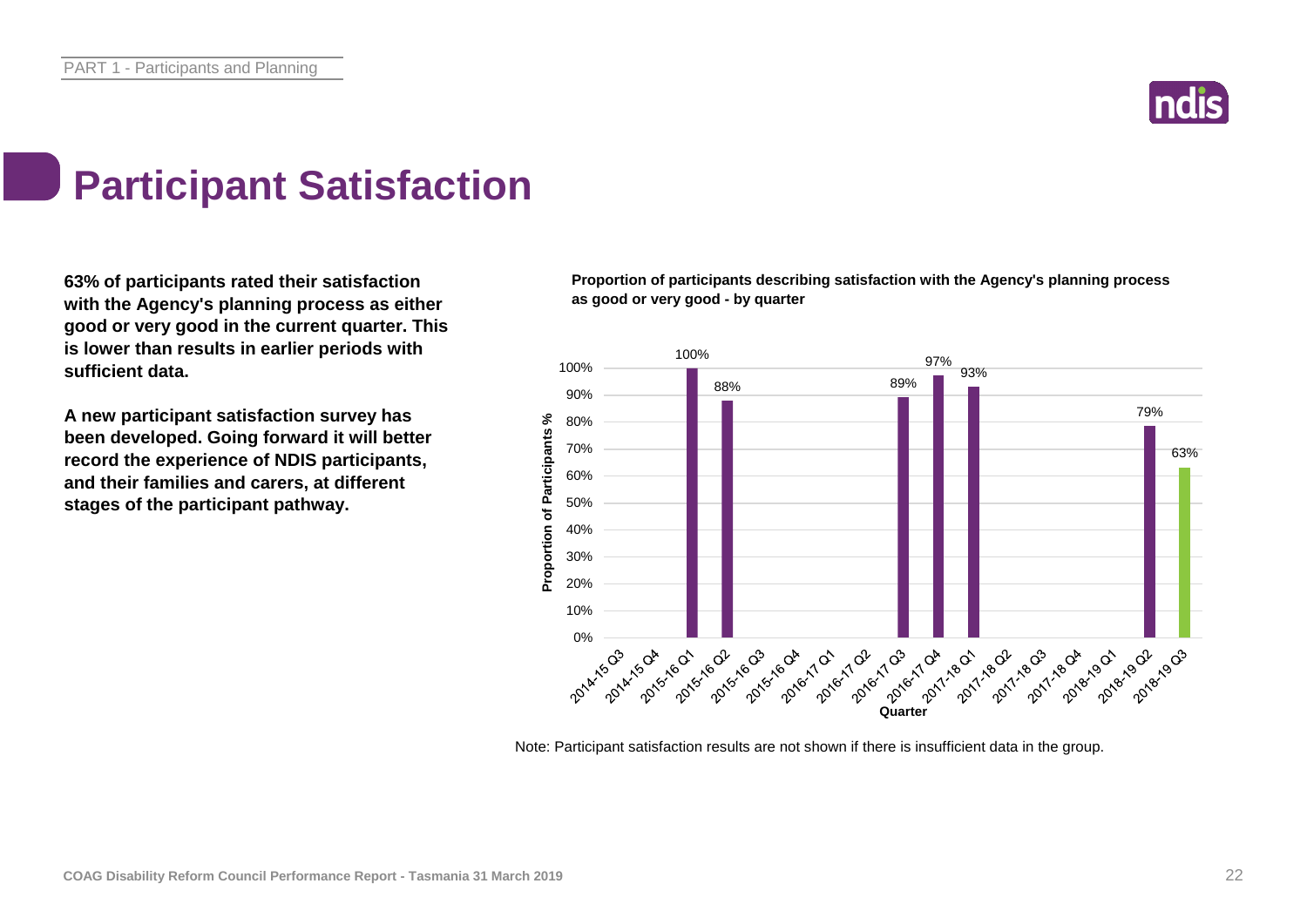## **Committed Supports and Payments**

Both committed and paid supports to participants are increasing in line with the growing scheme.

Of the \$694 million that has been committed in participant plans, \$505 million has been paid to date.



**Tasmania - 31 March 2019**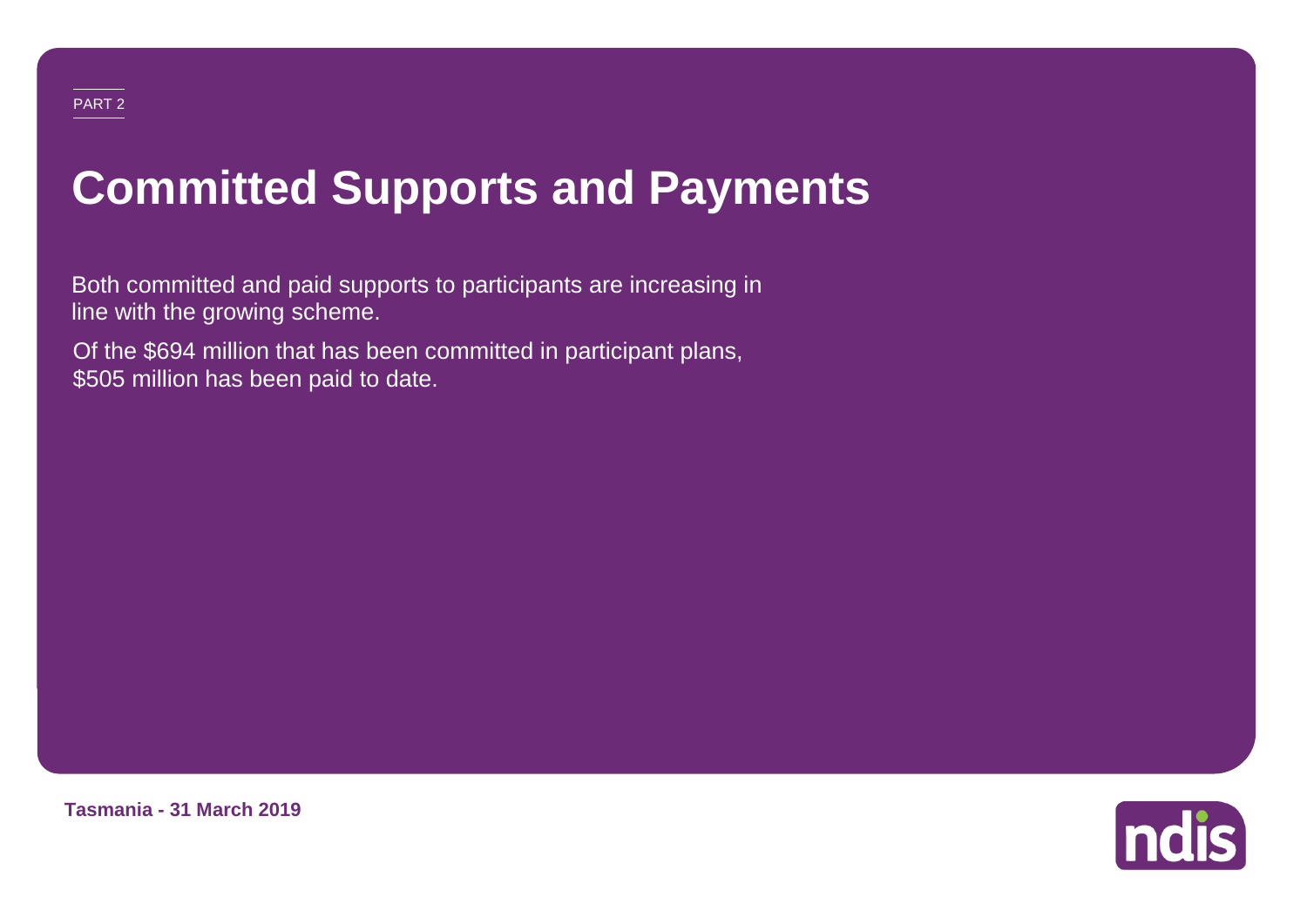### **Summary**

**This section presents information on the amount committed in plans and payments to service providers and participants.**



**Indis**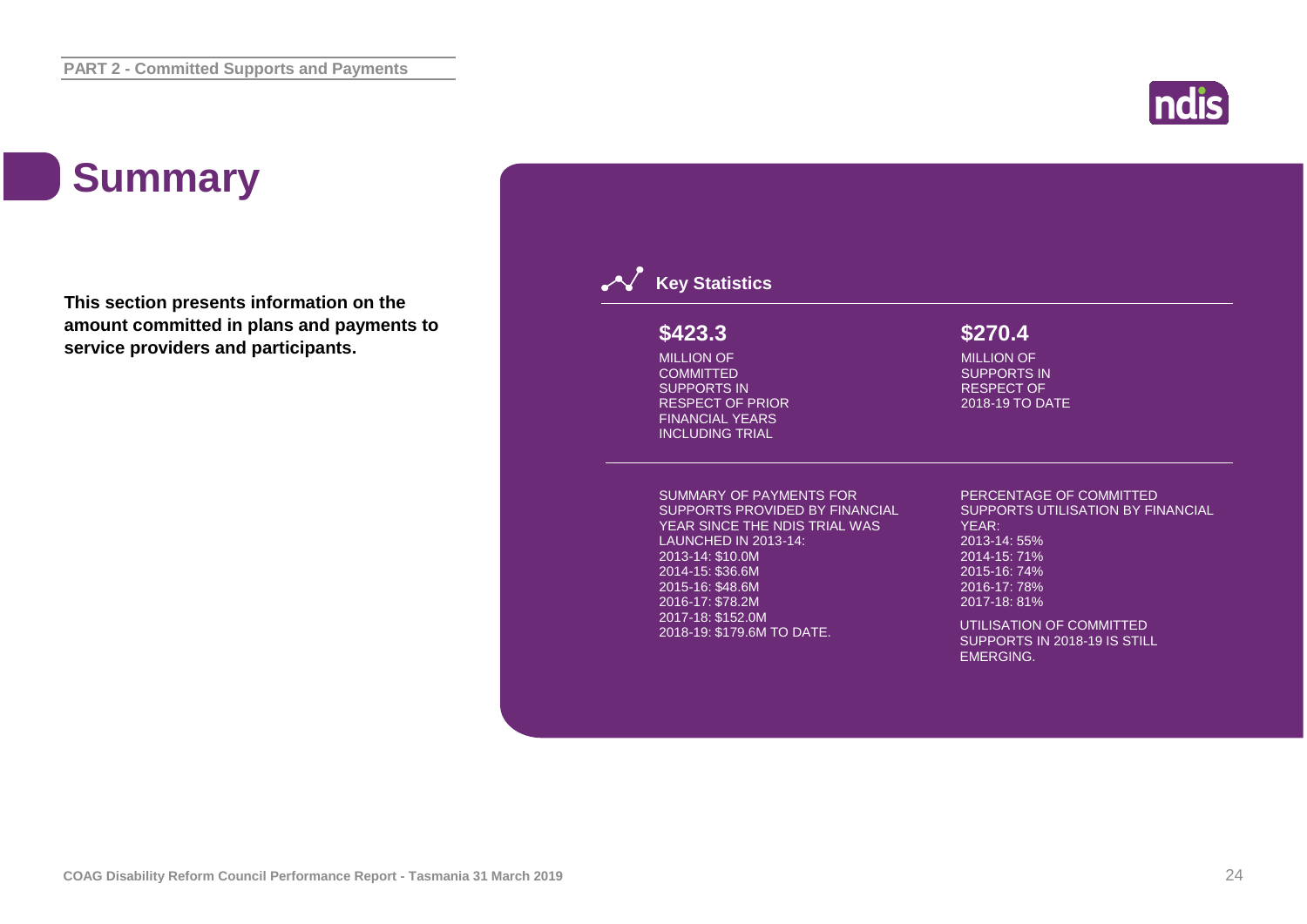

### **Committed Supports and Payments**

**This data shows the committed supports by the year they are expected to be provided, in comparison to the committed supports that have been paid.**

**Of the \$693.7 million that has been committed in participant plans, \$505.0 million has been paid to date.**

**Summary of committed supports paid in financial years since the NDIS trial launched: 2013-14: \$10.0m 2014-15: \$36.6m 2015-16: \$48.6m 2016-17: \$78.2m 2017-18: \$152.0m 2018-19 to date: \$179.6m**

**Committed and paid by expected support year**

| <b>SMillion</b> |      |      |      |      |       | 2013-14   2014-15   2015-16   2016-17   2017-18   2018-19 to date | Total |
|-----------------|------|------|------|------|-------|-------------------------------------------------------------------|-------|
| Total committed | 18.0 | 51.6 | 65.9 | 99.6 | 188.1 | 270.4                                                             | 693.7 |
| Total paid      | 10.0 | 36.6 | 48.6 | 78.2 | 152.0 | 179.6                                                             | 505.0 |

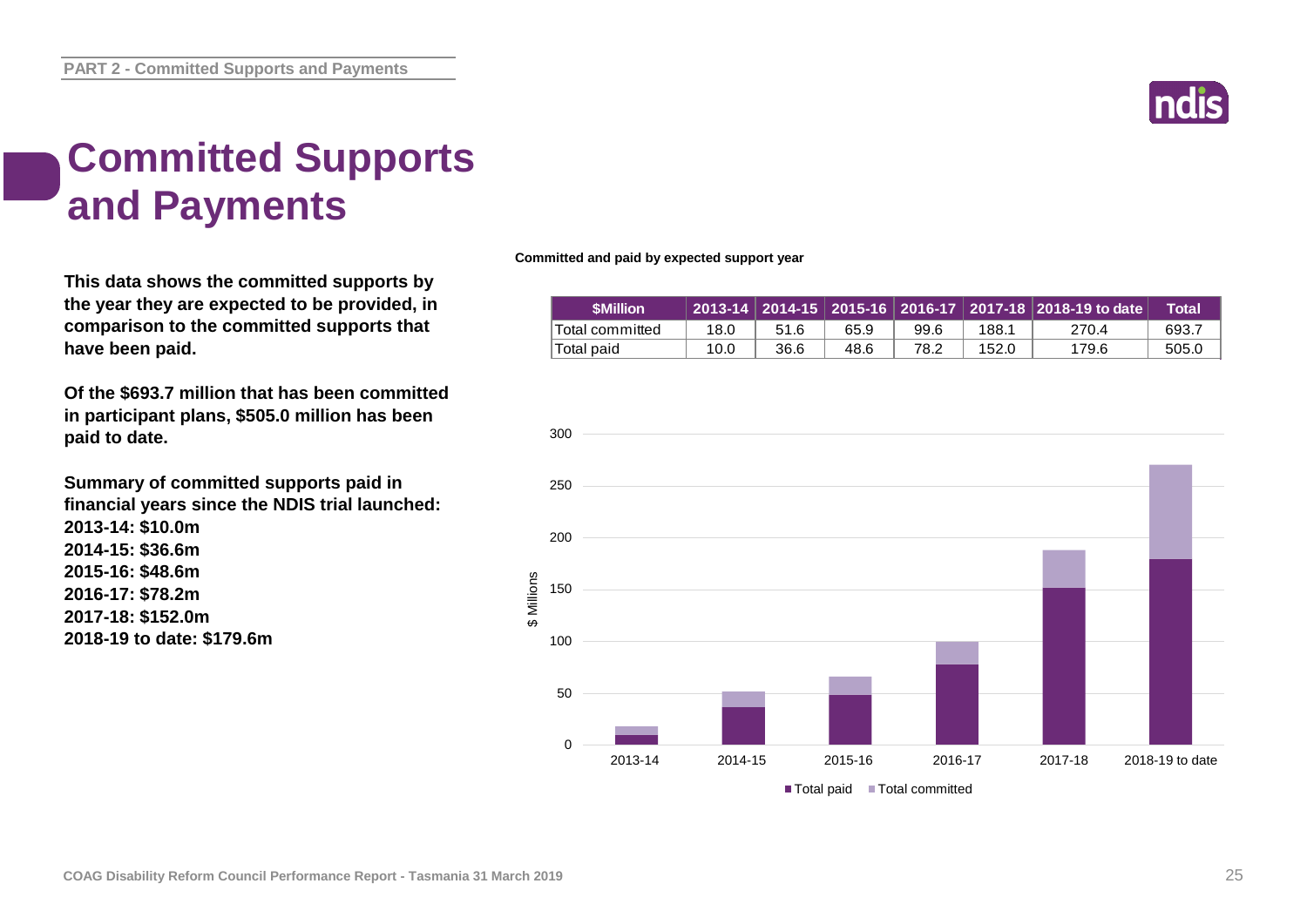

#### **Committed Supports by Cost Band**

**This quarter, the distribution of average annualised committed supports has remained consistent with prior quarters. This is the case whether Supported Independent Living (SIL) supports are included or excluded in the figures.** **Distribution of average annualised committed supports by cost band (including SIL)** 



**Distribution of average annualised committed supports by cost band (excluding SIL)** 

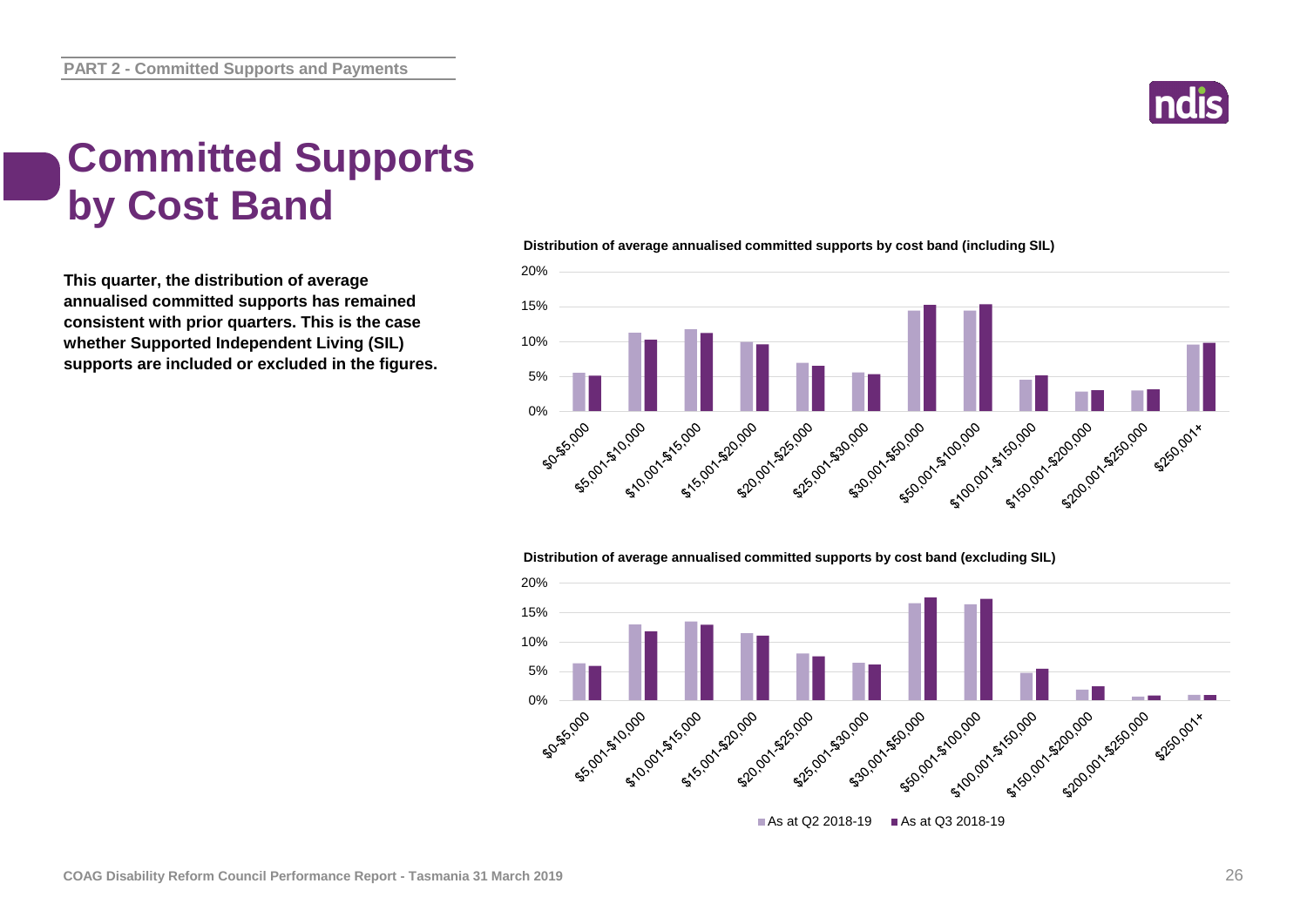

### **Committed Supports by Age Band**

**The average annualised committed supports generally increase with age. Average annualised committed supports for participants aged 45 and over have reduced in 2018-19 Q3, with the largest percentage reductions attributable to participants aged 55 and over. This is likely to reflect the phasing schedules outlined in the bilateral agreements where clients of Supported Accommodation services were prioritised and transitioned earlier.**

#### **Average annualised committed supports by age band**



Note: Average annualised committed supports are not shown if there are insufficient data in the group.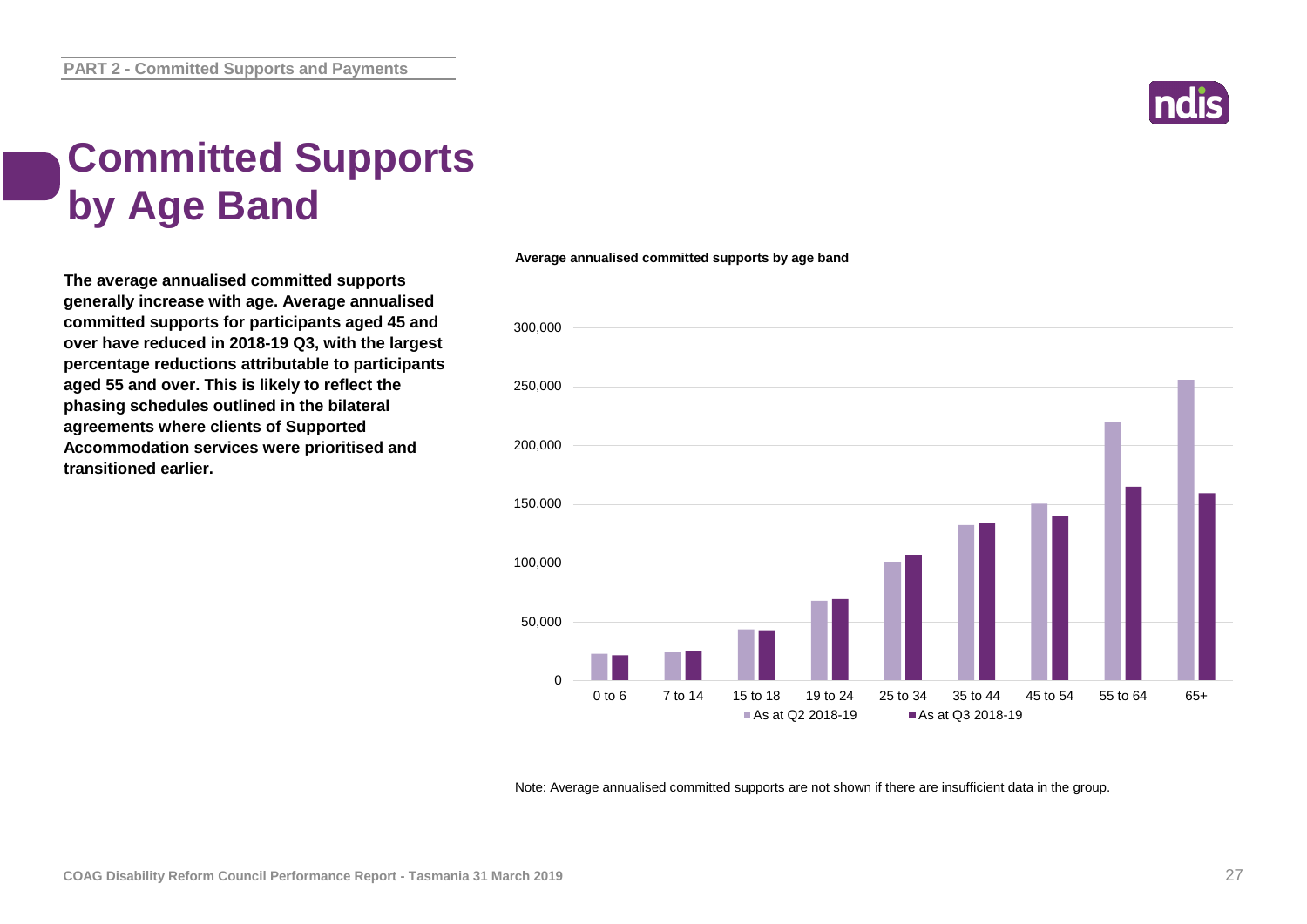

### **Committed Supports by Disability Group**

**supports are for participants with Cerebral Palsy, Acquired Brain Injury and Spinal Cord Injury.**



**The highest average annualised committed Average annualised committed supports by primary disability group**

As at Q2 2018-19 As at Q3 2018-19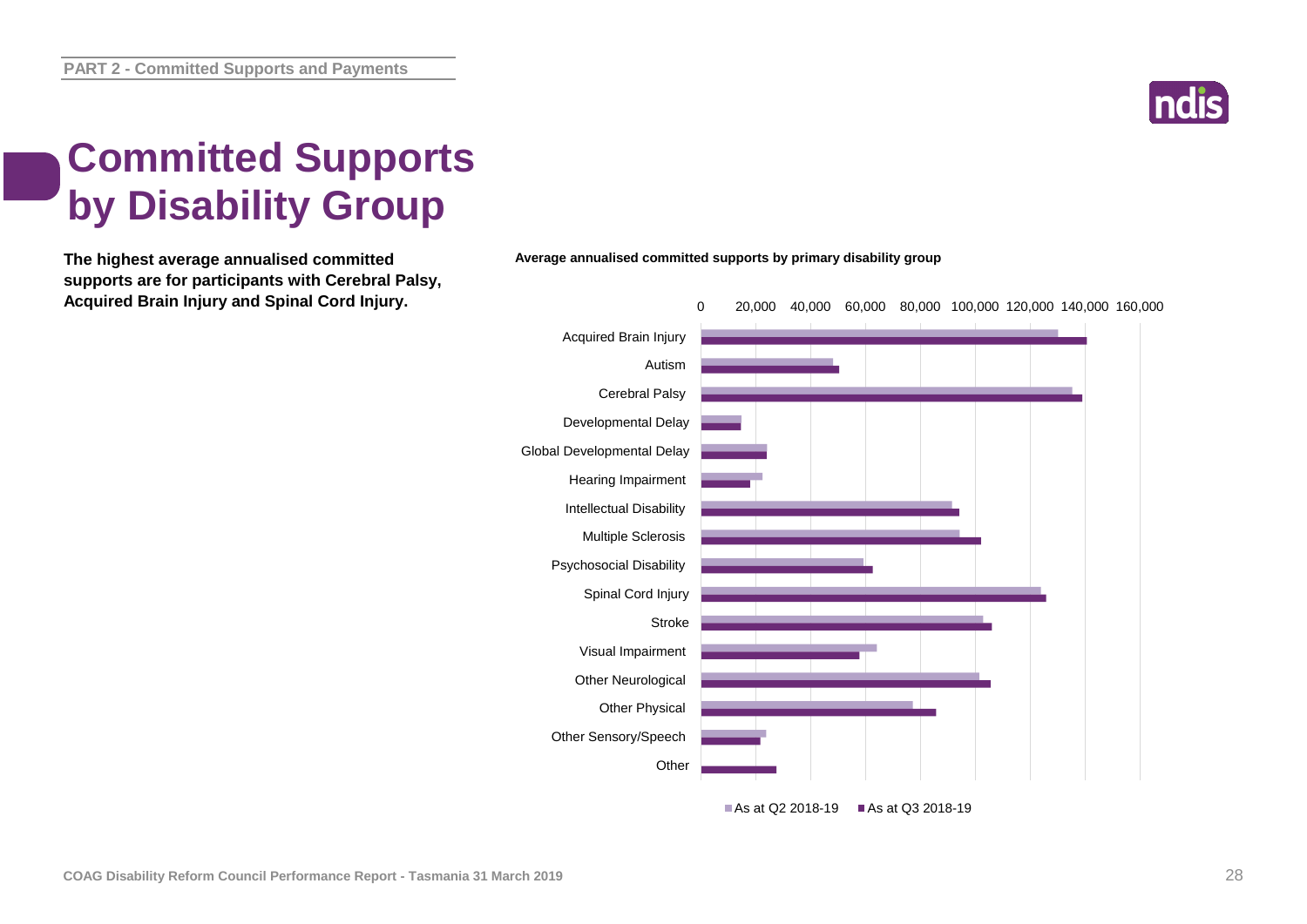

### **Committed Supports by Level of Function**

**The average annualised committed supports generally increase among participants with higher needs.**



#### As at Q2 2018-19  $\blacksquare$  As at Q3 2018-19

Note 1: Average annualised committed supports are not shown if there are insufficient data in the group. Note 2: High, medium and low function is relative within the NDIS population and not comparable to the general population. Note 3: An ICT issue has been identified and as a result, reporting by level of function is not accurate. This issue is currently under investigation and will be reconciled for reporting as at 30 June 2019.

#### **Average annualised committed supports by level of function**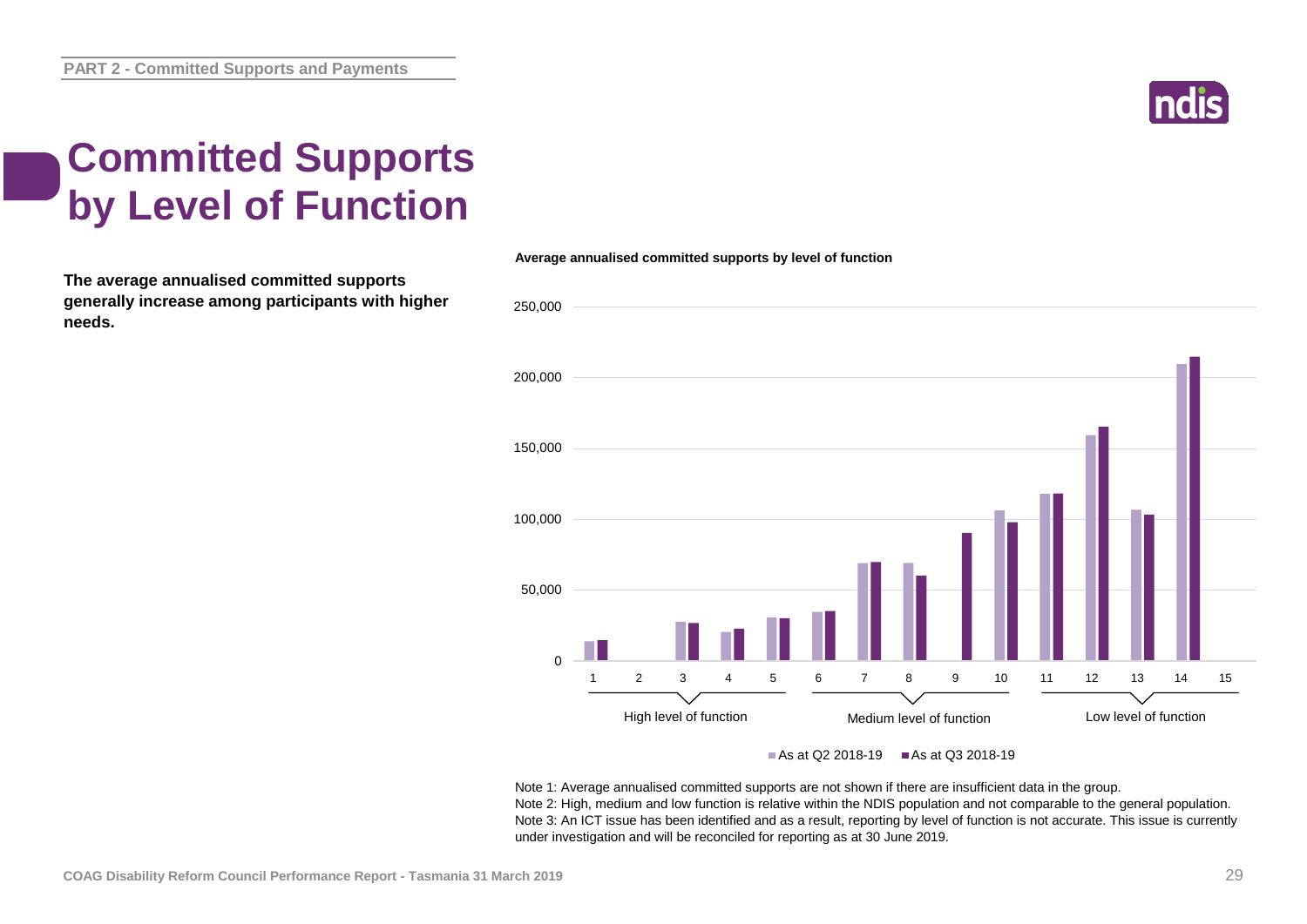### **Utilisation of Committed Supports**

**This data demonstrates the utilisation of committed supports by the year they were expected to be provided at 31 December 2018 and 31 March 2019.** 

**As there is a lag between when support is provided and when it is paid, the utilisation in 2018-19 will increase.**

**Experience shows that participants utilise less of their first plan, compared with their second and subsequent plans, as it takes time to familiarise with the NDIS and decide which supports to use.** 

#### **Utilisation of committed supports as at 31 December 2018 and 31 March 2019**



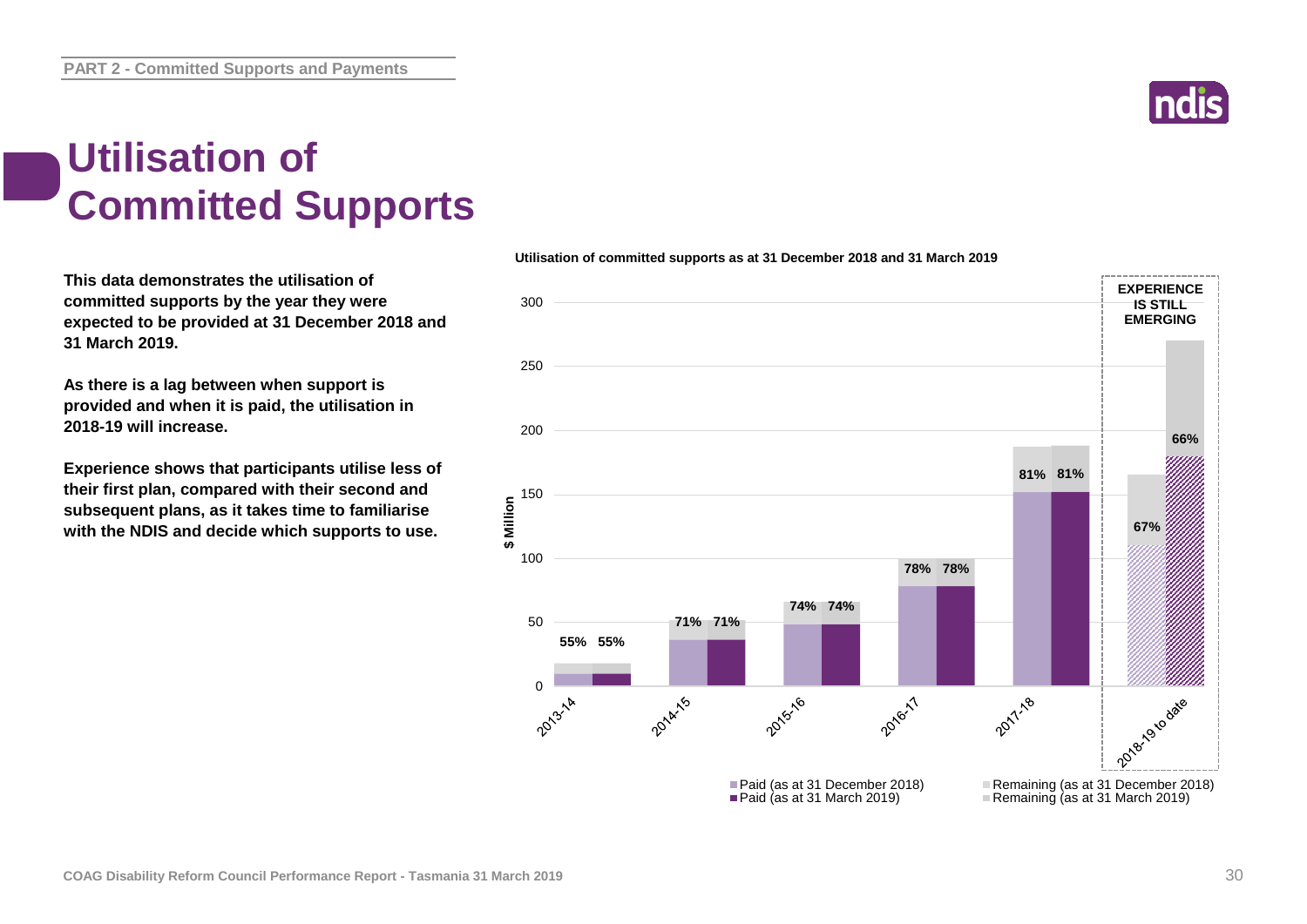#### PART 3

### **Providers and Markets**

The provider network grows in scale and diversity, increasing participants' access to high quality services.

There were a total of 1,459 providers at 31 March 2019, representing a 9% increase on last quarter. Of these, 30% were active.



**Tasmania - 31 March 2019**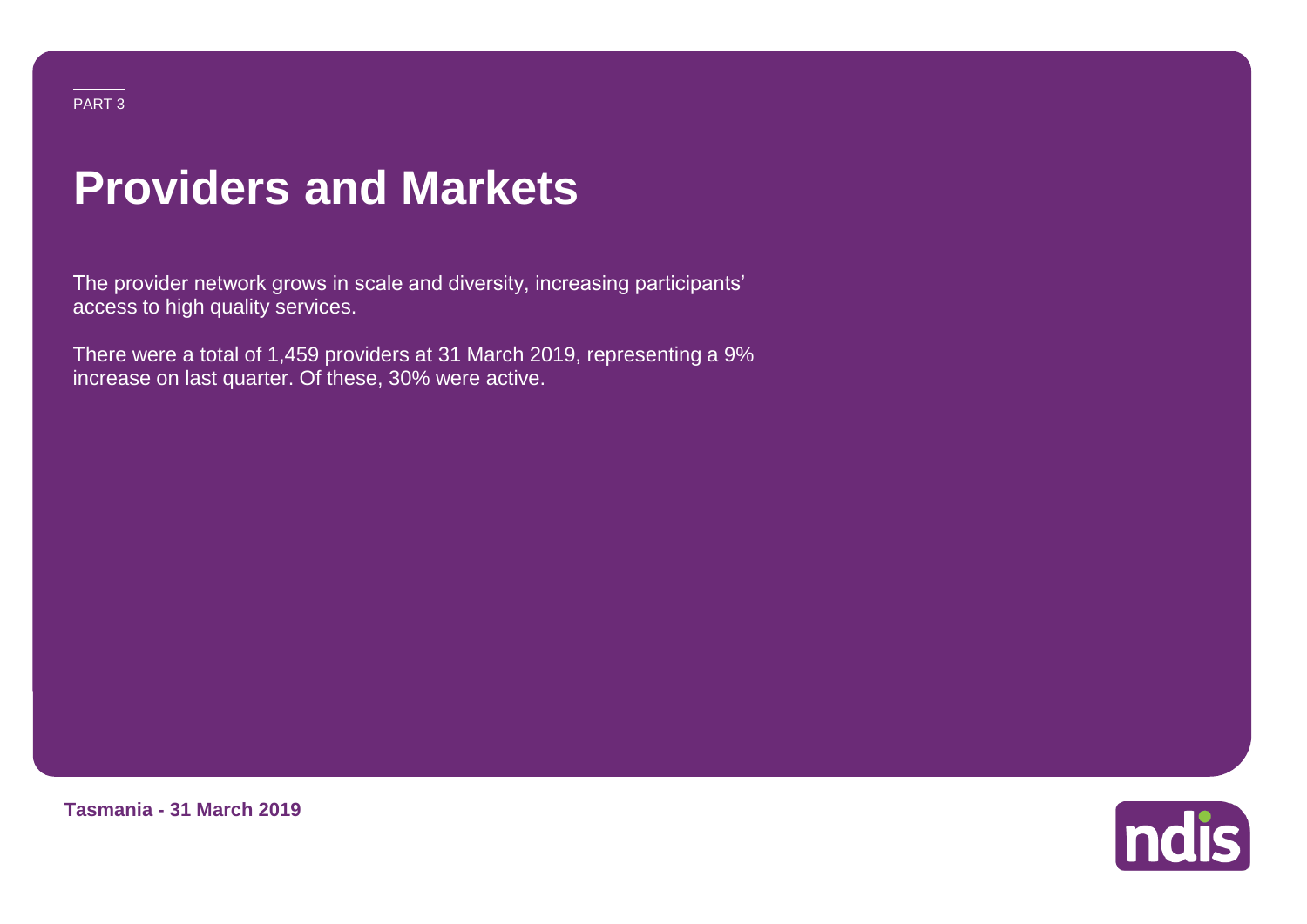### **Summary**

**This section contains information on registered service providers and the market, with key provider and market indicators presented.**

#### **Provider registration**

- **To provide supports to NDIS participants, a service provider is required to register and be approved by the NDIA.**
- **Providers register with the NDIA by submitting a registration request, indicating the types of support they are accredited to provide.**

#### **How providers interact with participants**

- **NDIS participants have the flexibility to choose the providers who support them.**
- **Providers are paid for disability supports and services provided to the participants.**

| 1,459<br><b>APPROVED</b><br>PROVIDERS, 30%<br>OF WHICH WERE<br><b>ACTIVE IN</b><br><b>TASMANIA AT 31</b><br><b>MARCH 2019</b> | 75-85%<br>OF PAYMENTS<br><b>MADE BY THE</b><br><b>NDIA ARE</b><br><b>RECEIVED BY</b><br>25% OF<br><b>PROVIDERS</b> | 27%<br>OF SERVICE<br><b>PROVIDERS ARE</b><br><b>INDIVIDUALS/SOLE</b><br><b>TRADERS</b> | <b>ASSISTANCE</b><br><b>PRODUCTS FOR</b><br>PERSONAL CARE AND<br><b>SAFETY HAS THE</b><br><b>HIGHEST NUMBER OF</b><br><b>APPROVED SERVICE</b><br>PROVIDERS.<br><b>FOLLOWED BY</b><br><b>THERAPEUTIC</b><br><b>SUPPORTS AND</b><br>PERSONAL MOBILITY<br><b>EQUIPMENT</b> |
|-------------------------------------------------------------------------------------------------------------------------------|--------------------------------------------------------------------------------------------------------------------|----------------------------------------------------------------------------------------|-------------------------------------------------------------------------------------------------------------------------------------------------------------------------------------------------------------------------------------------------------------------------|
|-------------------------------------------------------------------------------------------------------------------------------|--------------------------------------------------------------------------------------------------------------------|----------------------------------------------------------------------------------------|-------------------------------------------------------------------------------------------------------------------------------------------------------------------------------------------------------------------------------------------------------------------------|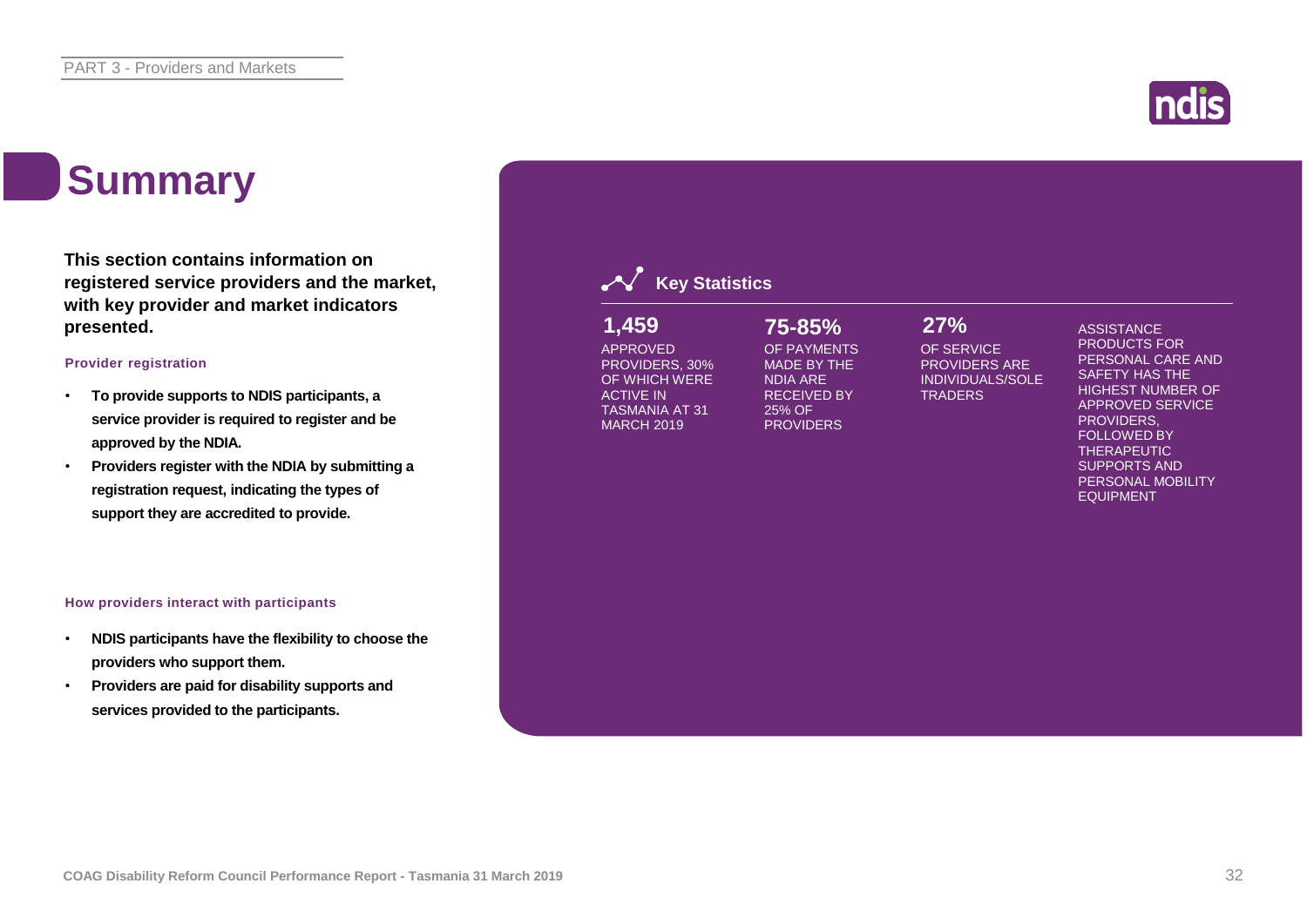

#### **Providers over time**

As at 31 March 2019, there were 1,459 registered **Approved providers over time by type of provider service providers, of which 391 were individual/sole trader operated businesses and 1,068 were companies or organisations.**



 $\Omega$ 200 400 600 800 1,000 1,200 1,400 As at 30 As at 31 As at 31 As at 30 As at 30 As at 31 As at 31 As at 30 As at 30 As at 31 As at 31 Sep 2016 Dec 2016 Mar 2017 Jun 2017 Sep 2017 Dec 2017 Mar 2018 Jun 2018 Sep 2018 Dec 2018 Mar 2019  $\blacksquare$ Individual / sole trader  $\blacksquare$  Company / organisation 27% of approved service providers are individuals/sole traders.

> The number of approved service providers increased by 9% from 1,334 to 1,459 in the quarter.

1,600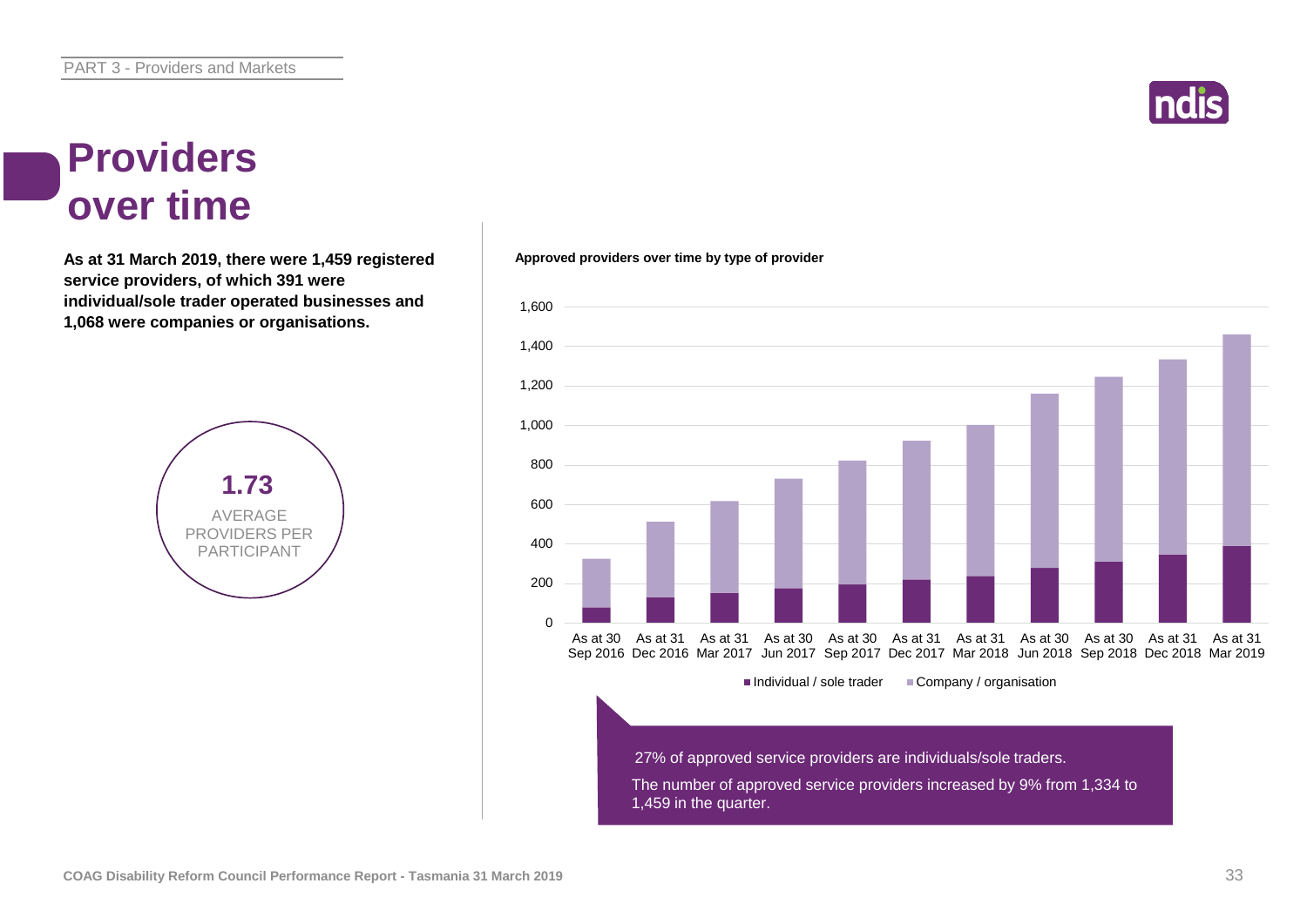

**Active (30%)**

#### **Proportion of Active Providers**

**As at 31 March 2019, 30% of providers were active and 70% were inactive.**

**Of the total providers, 127 began delivering new supports in the quarter.**





**Not yet active (70%)**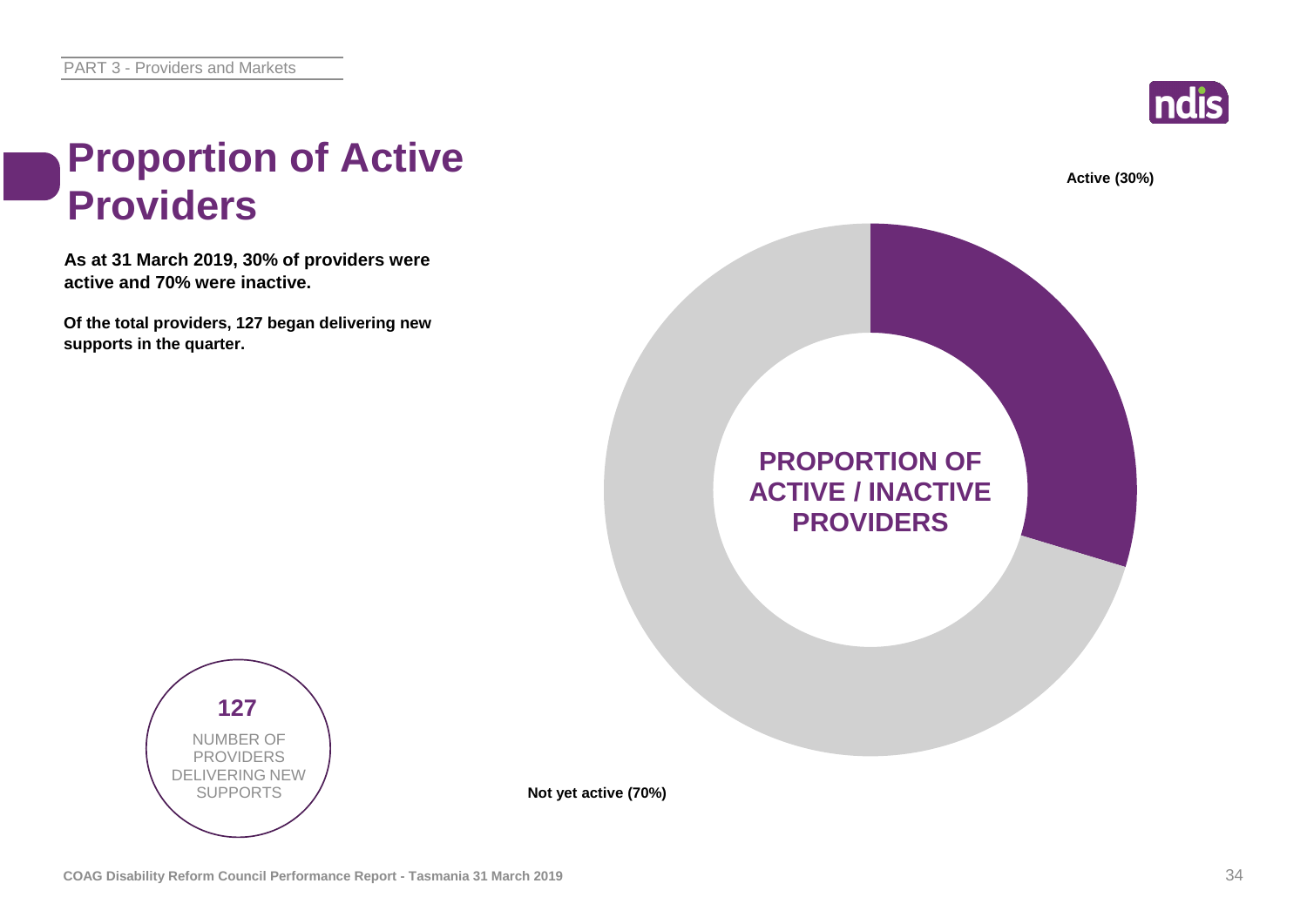

### **Approved Registration groups**

**The number of approved providers has** *Approved providers by registration group and percentage change over the quarter***<br>
2 150 150 150 160 150 2 increased for most registration groups over the quarter.**

**The registration groups with the largest numbers of approved providers continue to grow:**

**• Assistance products for personal care and safety: from 407 to 451 (11% increase)**

**• Therapeutic Supports: from 302 to 328 (9% increase)**

**• Personal Mobility Equipment: from 275 to 303 (10% increase)**

**• Assistive equipment for recreation: from 223 to 253 (13% increase)**

**• Household Tasks: from 191 to 227 (19% increase)**



As at 31 March 2019 As at 31 December 2018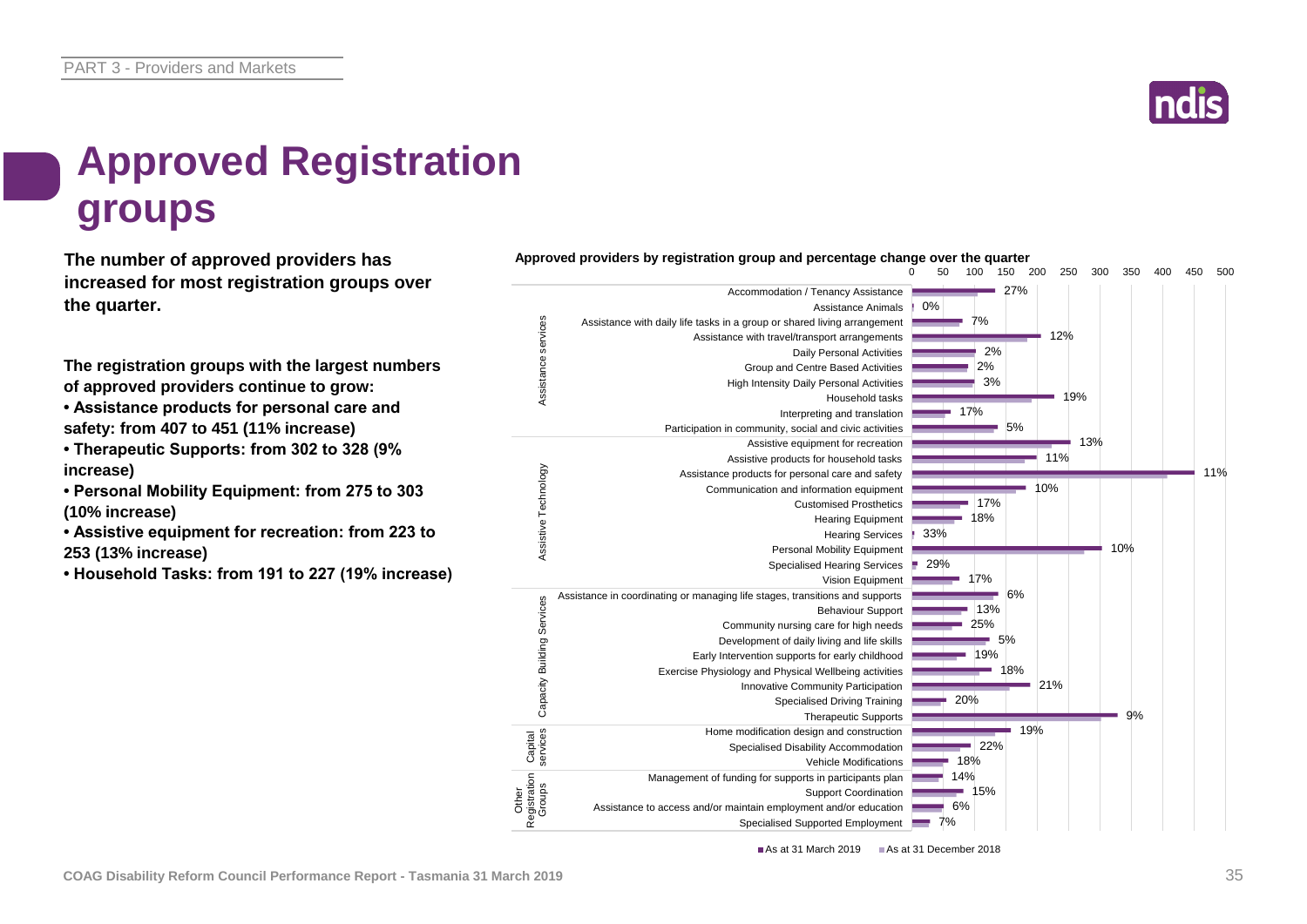### **Active Registration groups**

**The number of providers active in each registration group has increased for most registration groups over the quarter.**

**The registration groups with the largest numbers of active providers continue to grow:**

**• Therapeutic Supports: from 159 to 174 (9% increase)**

**• Assistance in coordinating or managing life stages, transitions and supports: from 86 to 93 (8% increase)**

**• Participation in community, social and civic activities: from 82 to 85 (4% increase)**

**• Assistance products for personal care and safety: from 73 to 84 (15% increase)**

**• Daily Personal Activities: from 68 to 71 (4% increase)**



As at 31 March 2019 As at 31 December 2018

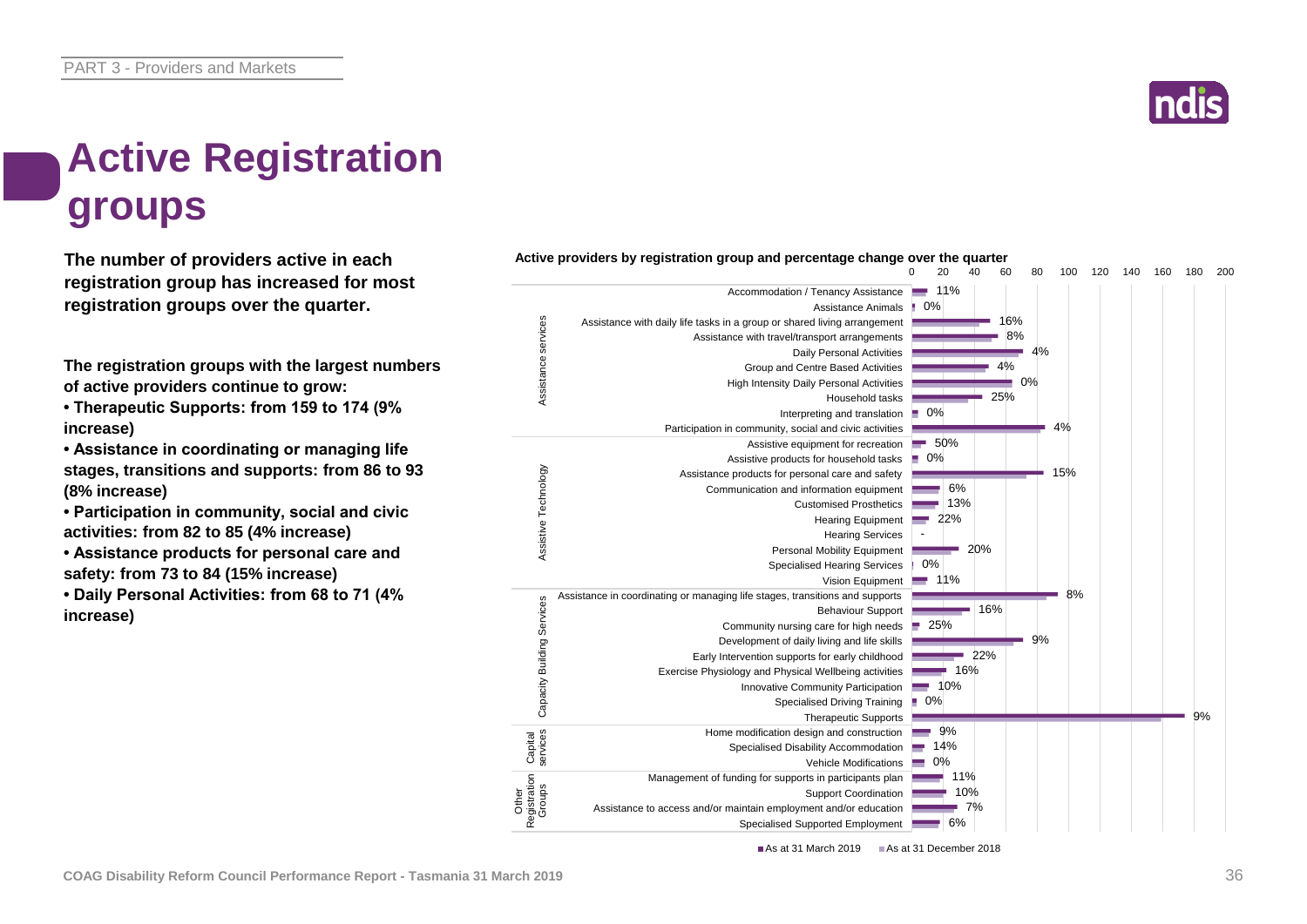

#### **Market share of top providers**

**25% of service providers received 75-85% of the dollars paid for major registration groups.**





**Market share of the top 25% of providers by registration group.**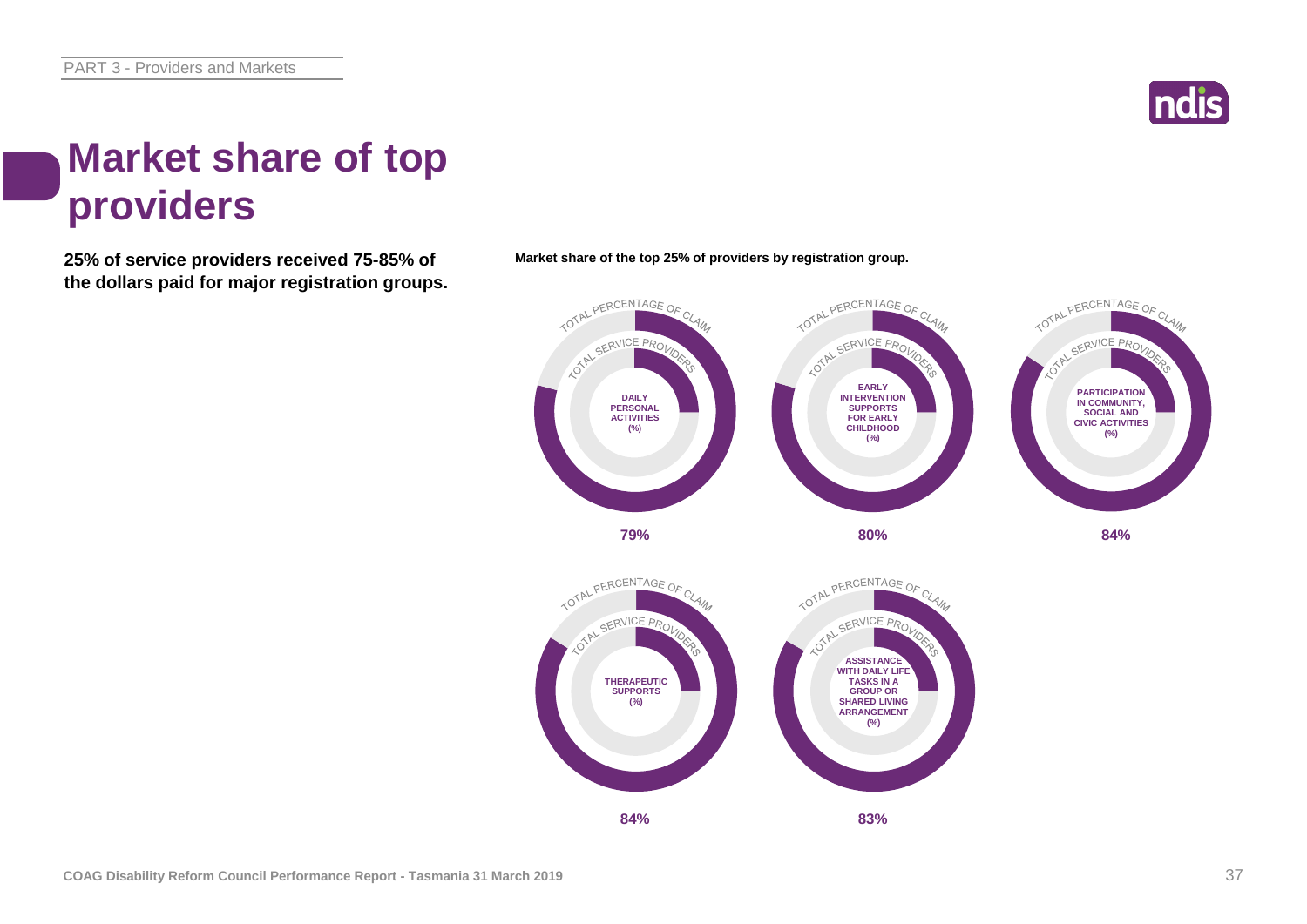# **Information, Linkages and Capacity Building**

Information, Linkages and Capacity Building was covered in the national version of the COAG Quarterly Performance Report.



**Tasmania - 31 March 2019**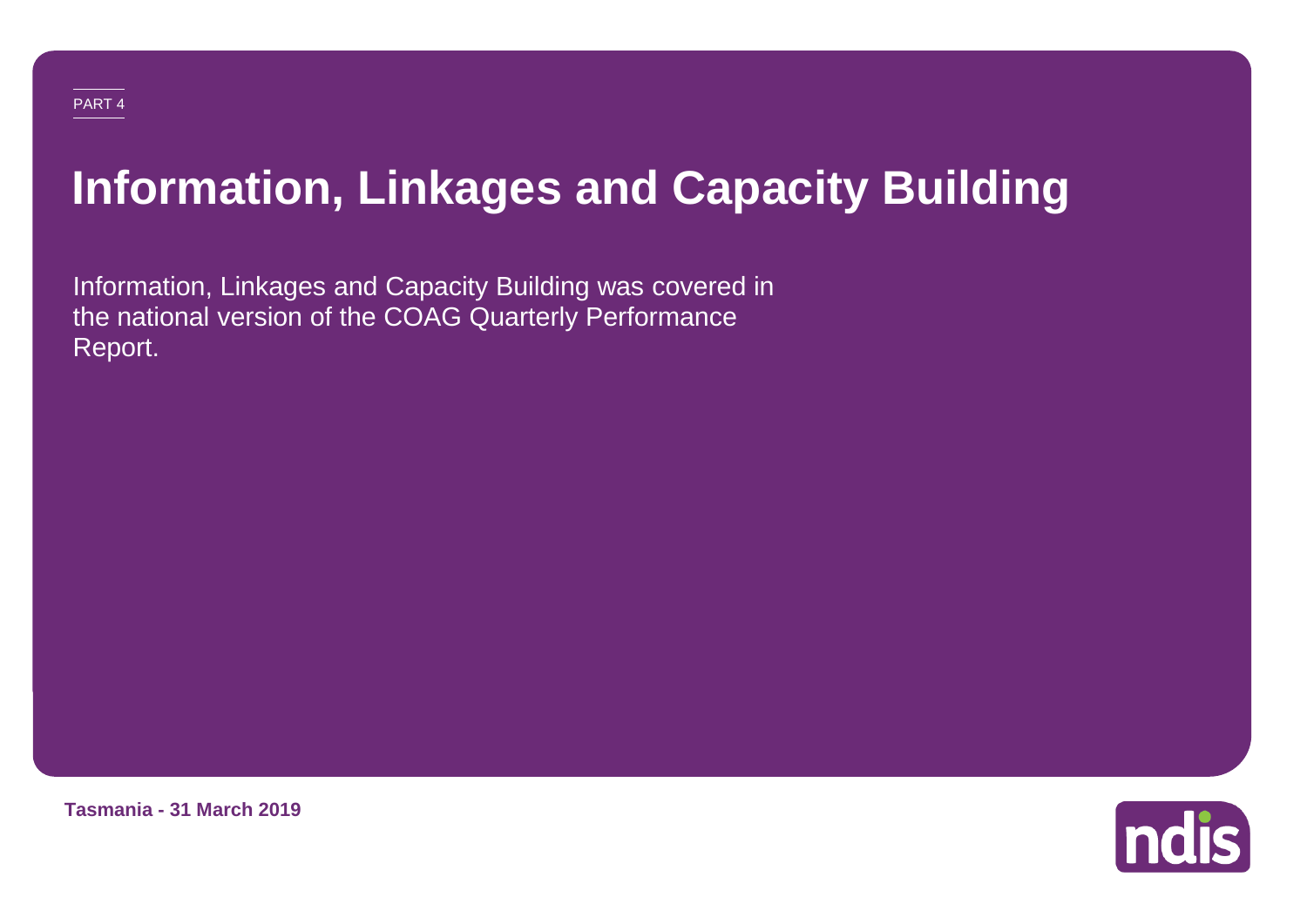#### PART 5

### **Mainstream Interface**

The proportion of participants entering in the current quarter and accessing mainstream services is slightly lower compared to prior quarters.



**Tasmania - 31 March 2019**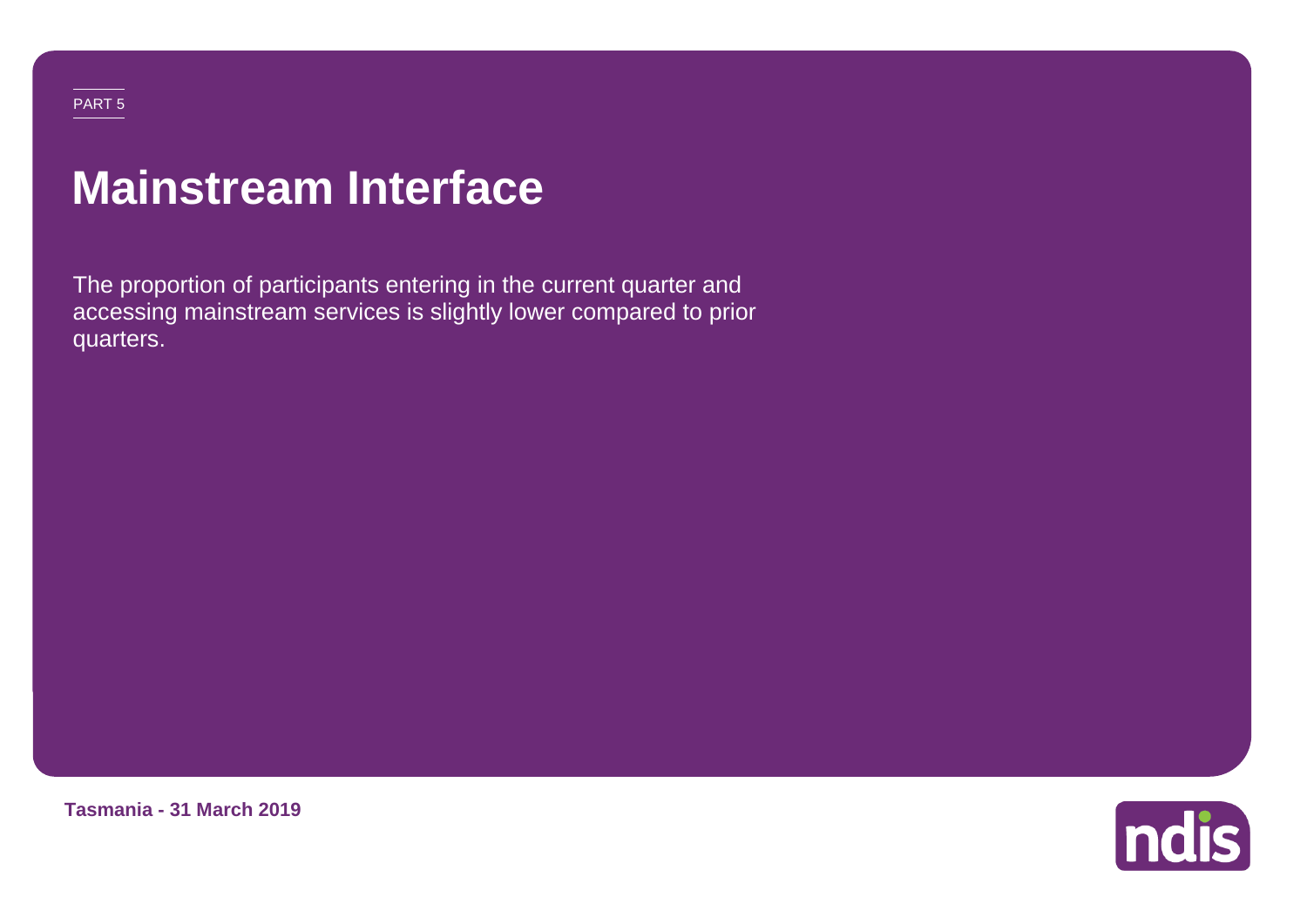

#### **Mainstream Interface**

**Of the total number of active participants with a plan approved in 2018-19 Q3, 92% access mainstream services, a decrease from prior quarters. Participants are accessing mainstream services predominantly for health and wellbeing, lifelong learning and daily activities.**